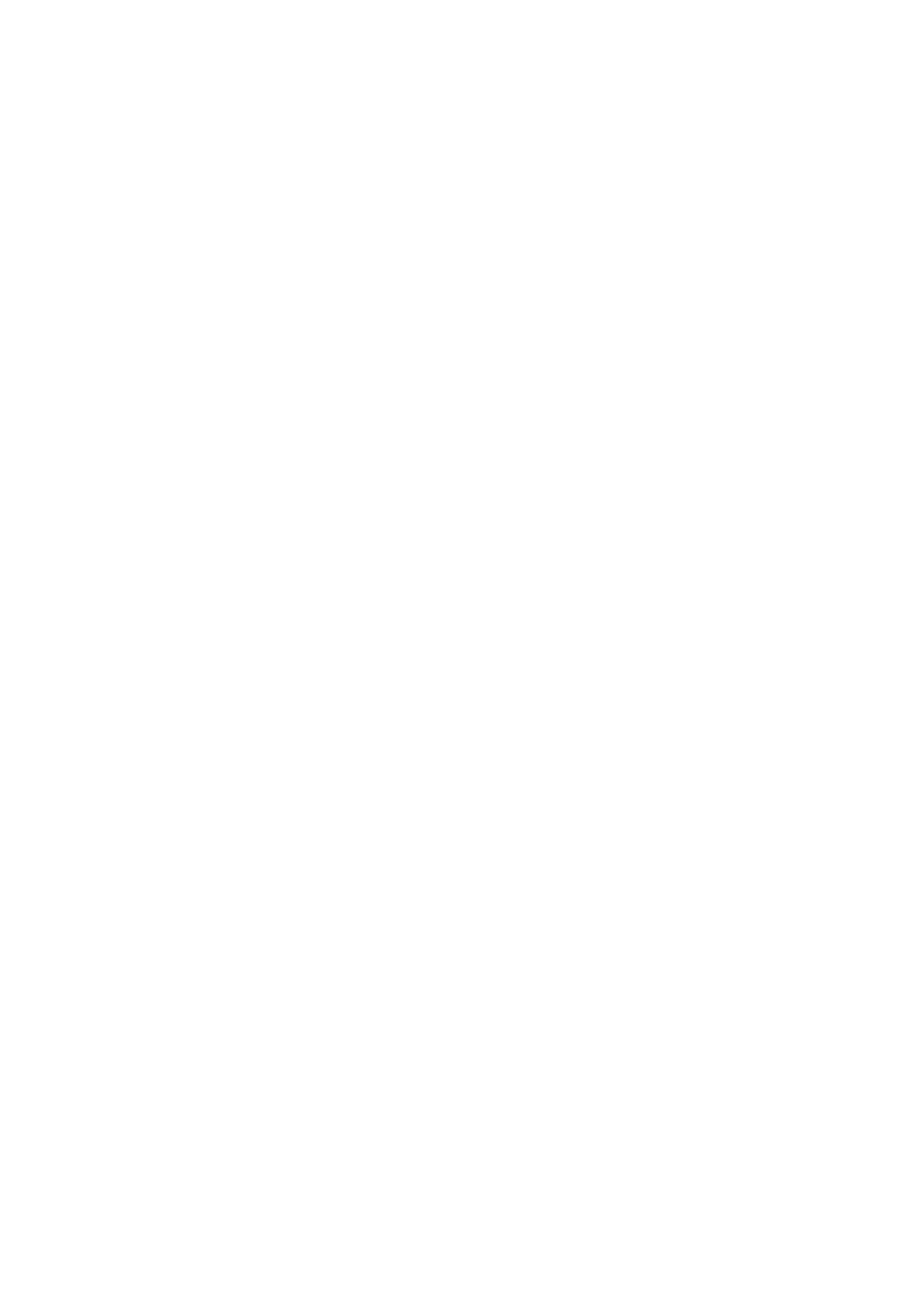

#### **The Russian Federation's war against Ukraine**

Declaration 5 (2022)<sup>1</sup>

The Congress of Local and Regional Authorities:

1. bearing in mind the Council of Europe Committee of Ministers' Resolutions CM/Res(2022)1 and CM/Res(2022)2;

2. bearing in mind United Nations General Assembly Resolution A/RES/ES-11/1 Aggression against Ukraine, adopted on 2 March 2022;

3. condemns in the strongest terms, the Russian Federation's war against Ukraine, which constitutes a blatant breach of international law and the Statute of the Council of Europe;

4. deplores the loss of life, human suffering and destruction caused by the Russian Federation's war against Ukraine which has resulted in an unprecedented number of refugees and internally displaced persons on the European continent, not seen since the Second World War;

5. calls on the Russian Federation to immediately and unconditionally cease its war in Ukraine, stop the bombing of civilian infrastructures and residential areas, ensure humanitarian corridors for safe evacuation of civilians, stop human rights and international humanitarian law violations, and withdraw its troops;

6. expresses its full and resolute support to Ukraine and its solidarity with its people who demonstrate admirable firmness and courage in defending their country;

7. condemns the illegal annexation of the Autonomous Republic of Crimea and the city of Sevastopol and the recognition by the Russian Federation of the Ukrainian oblasts of Donetsk and Luhansk as independent entities, and denounces attempts to establish a similar illegal entity in the Kherson oblast of Ukraine;

8. expresses its unwavering commitment to the independence, sovereignty and territorial integrity of Ukraine within its internationally recognised borders;

9. underlines the fundamental role of the Council of Europe, as an organisation founded in the aftermath of the Second World War, to defend human rights, democracy and the rule of law in Europe, and ensure the peaceful coexistence of nations in Europe;

10. recalls, in this respect, that the aim of the Council of Europe is to achieve a greater unity between its members for the purpose of safeguarding and realising the ideals and principles which are their common heritage and facilitating their economic and social progress;

11. stresses that the Russian Federation's war against Ukraine constitutes an attack on the principles and values of democracy, human rights and the rule of law which the Council of Europe stands for, promotes and defends;

<sup>1</sup> . Debated and adopted by the Congress on 22 March 2022, 2nd Sitting, rapporteur: Leen VERBEEK, Netherlands (R, SOC/G/PD).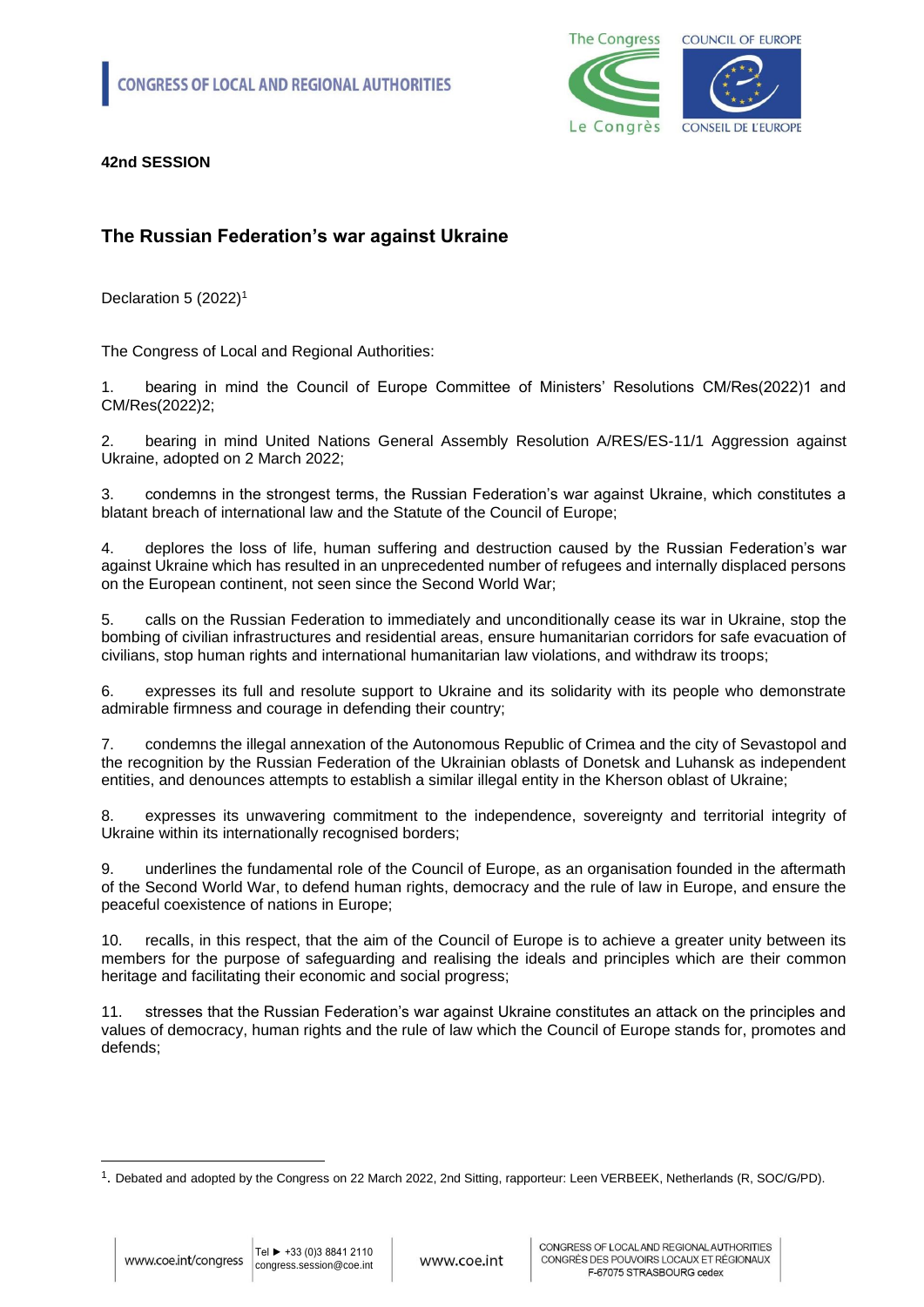12. further stresses that the Russian Federation's war against Ukraine seriously undermines the capacity for local and regional authorities in Ukraine to operate and inflicts tremendous suffering on the Ukrainian people;

13. recognises the key role that local and regional authorities in Ukraine are playing in addressing the disastrous humanitarian consequences faced by citizens as a result of the Russian Federation's war against Ukraine;

14. condemns the intimidation, abduction and killing of Ukrainian local and regional elected representatives by the Russian forces;

15. calls for the immediate release of the abducted elected representatives;

16. underlines the role of the Congress in contributing to the aim and objectives of the Council of Europe and in building up local and regional democracy, the values of which are deeply rooted in the Ukrainian nation, identity and institutions;

17. welcomes the efforts of local and regional authorities of the member States of the Council of Europe and their associations in support for their Ukrainian counterparts and citizens;

18. calls for the Russian Federation to respect its obligations under international law including international humanitarian law.

The Congress stresses that democracy, multilevel governance and human rights are stronger than war, stands firmly by Ukraine and its people, and calls on all local and regional communities of Europe, and beyond, to stay united and determined in their solidarity and support for the Ukrainian nation, its people and its authorities.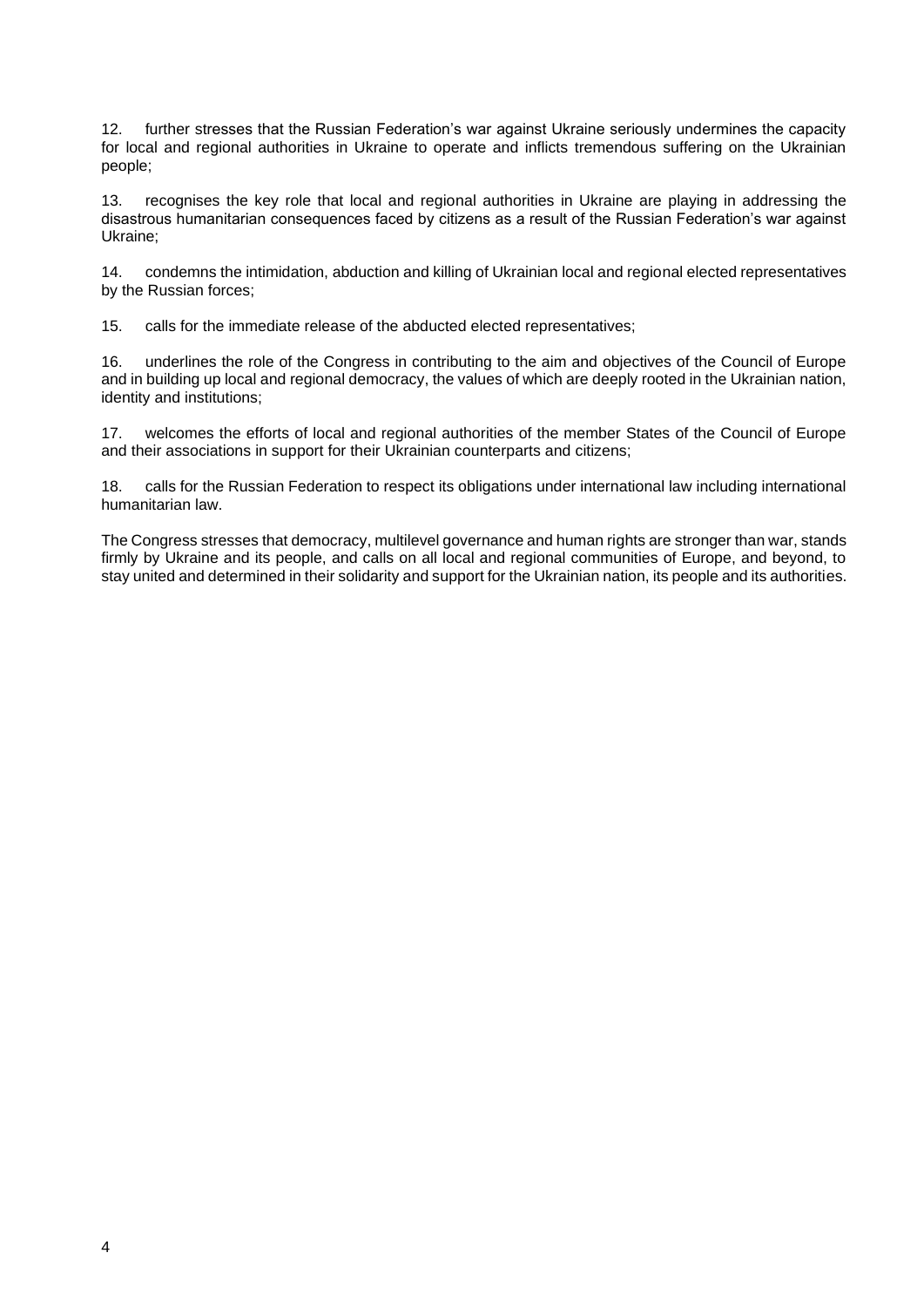

# **Monitoring of the application of the European Charter of Local Self-Government in Germany**

Recommendation 469 (2022)<sup>1</sup>

1. The Congress of Local and Regional Authorities of the Council of Europe refers to:

*a.* Article 2, paragraph 1.b, of the Charter of the Congress of Local and Regional Authorities appended to Statutory Resolution CM/Res(2020)1 relating to the Congress, stipulating that one of the aims of the Congress is "to submit proposals to the Committee of Ministers in order to promote local and regional democracy";

*b.* Article 1, paragraph 3, of the Charter of the Congress of Local and Regional Authorities appended to Statutory Resolution CM/Res(2020)1 relating to the Congress, stipulating that "The Congress shall prepare on a regular basis country-by-country reports on the situation of local and regional democracy in all member States and in States which have applied to join the Council of Europe, and shall ensure the effective implementation of the principles of the European Charter of Local Self-Government;"

*c.* Chapter XVIII of the Rules and Procedures of the Congress on the organisation of monitoring procedures;

*d.* Sustainable Development Goals (SDG) of the United Nations 2030 Agenda for Sustainable Development, in particular Goals 11 on sustainable cities and communities and 16 on peace, justice and strong institutions;

*e.* Guidelines for civil participation in political decision making, adopted by the Committee of Ministers on 27 September 2017;

*f.* Recommendation CM/Rec(2018)4 of the Committee of Ministers to member States on the participation of citizens in local public life, adopted on 21 March 2018;

*g.* Recommendation CM/Rec(2019)3 of the Committee of Ministers to member States on supervision of local authorities' activities, adopted on 4 April 2019;

*h.* previous Congress Recommendation 320(2012) on the monitoring of the application of the European Charter of Local Self-Government in Germany;

*i.* the explanatory memorandum on the monitoring of the application of the European Charter of Local Self-Government in Germany;

*j.* the contemporary commentary on the explanatory report to the European Charter of Local Self-Government adopted by the Congress Statutory Forum on 7 December 2020.

<sup>&</sup>lt;sup>1</sup>. Debated and adopted by the Congress on 22 March 2022, 1st sitting (see Document [CG\(2022\)42-16,](https://rm.coe.int/cg-2022-42-16prov-en-monitoring-of-the-application-of-the-european-cha/1680a5b17c) explanatory memorandum), co-rapporteurs: Konstantinos KOUKAS, Greece (L, EPP/CCE) and Jani KOKKO, Finland (R, SOC/G/PD).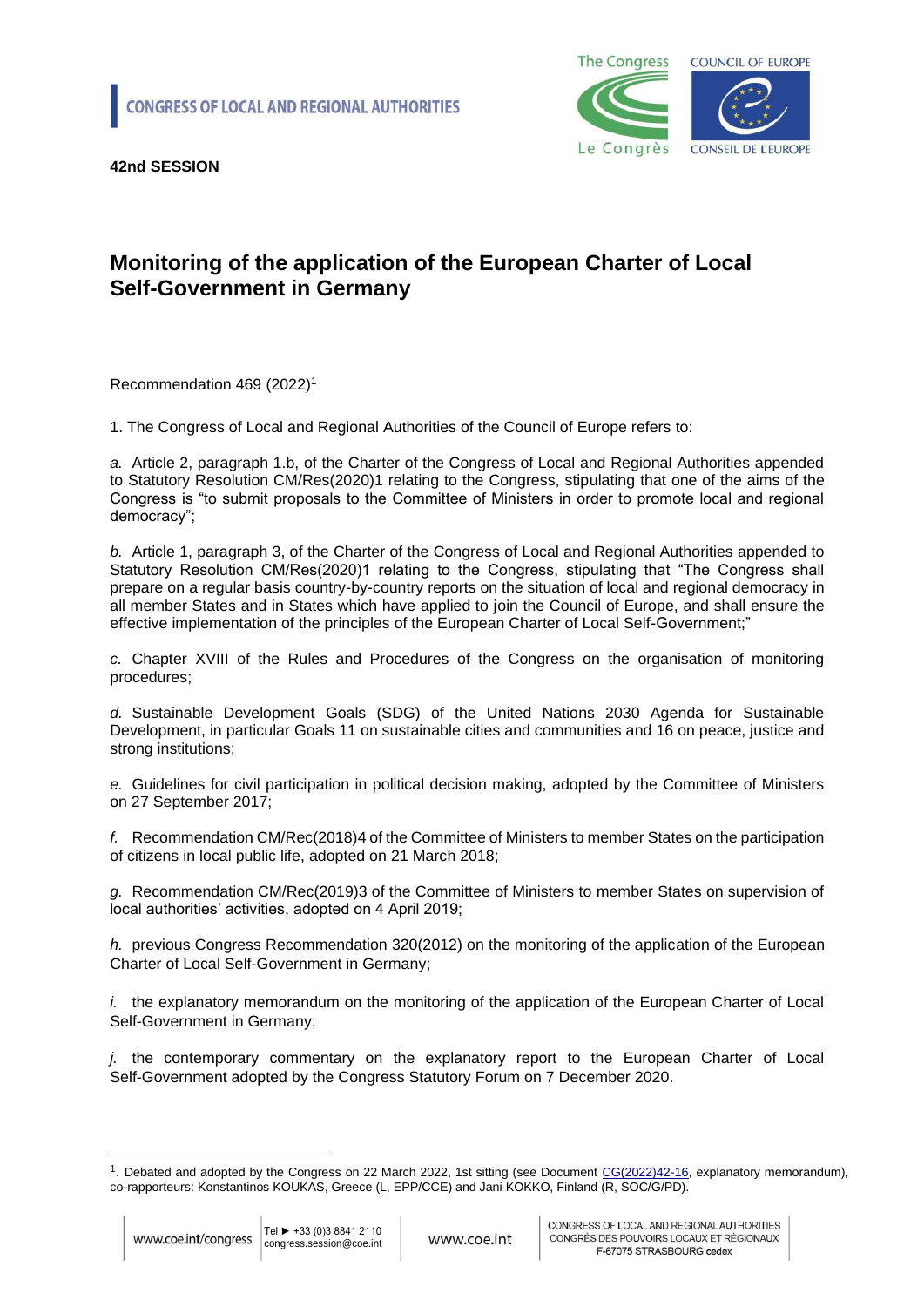2. The Congress points out that:

*a.* Germany joined the Council of Europe on 13 July 1950, signed the European Charter of Local Self-Government (ETS No. 122, hereinafter "the Charter") on 15 October 1985 and ratified it without reservations on 17 May 1988. The Charter entered into force in Germany on 1 September 1988.

*b.* Germany has not signed the Additional Protocol to the European Charter of Local Self-Government on the right to participate in the affairs of a local authority (CETS No. 207).

*c.* The Committee on the Honouring of Obligations and Commitments by member States of the European Charter of Local Self-Government (hereinafter referred to as Monitoring Committee) decided to examine the situation of local and regional democracy in Germany in the light of the Charter. It instructed Konstantinos KOUKAS, Greece (L, EPP/CCE) and Jani KOKKO, Finland (R, SOC/G/PD), with the task of preparing and submitting to the Congress a report on monitoring the application of the European Charter of Local Self-Government in Germany.

*d.* The monitoring meetings took place remotely from 26 to 28 May 2021. On this occasion, the Congress delegation spoke with the representatives of various institutions at all levels of government. The detailed programme of the remote meetings is appended to the explanatory memorandum.

*e.* The co-rapporteurs wish to thank the Permanent Representation of Germany to the Council of Europe and all those whom they spoke during the remote meetings.

3. The Congress notes with satisfaction that in Germany:

*a.* there are high standards of local democracy and a sophisticated legal framework covering all aspects of local autonomy;

*b.* the level of judicial protection offered to local self-government and the rule of law can be labelled as paradigmatic;

*c.* local authorities enjoy a wide scope of responsibilities and a high level of organisational autonomy.

4. The Congress expresses its concerns on the following issues:

*a.* increasing needs in the social sector have reduced local authorities' financial autonomy;

*b.* counties'(*Kreise*) taxation powers remain poor, and their system of revenue needs to be further diversified and made more flexible;

*c.* standards and criteria for the implementation of the commensurability principle have yet to be adopted;

*d.* participation and consultation of associations of local authorities at the federal level is less systematic than at the *Länder* level due to the limits the federal system provides to direct consultation of local authorities;

*e.* several *Länder* have not introduced the power of counties to exercise their initiative in county matters that are not excluded from their competence (general competence).

5. In light of the foregoing, the Congress requests that the Committee of Ministers invite the authorities of Germany to:

*a.* ensure that local authorities have adequate financial means that allow them discretion in how to spend these resources;

*b.* revise the financial status of counties and extend their taxation powers to provide more diversification and flexibility to the system of counties' revenue while making sure that relevant taxes are not levied to the detriment of municipalities that are part of the counties; this would allow the declaration on article 9 para. 3 of the Charter to be withdrawn and the relevant scope of the Charter to be extended to all entities having direct political legitimacy;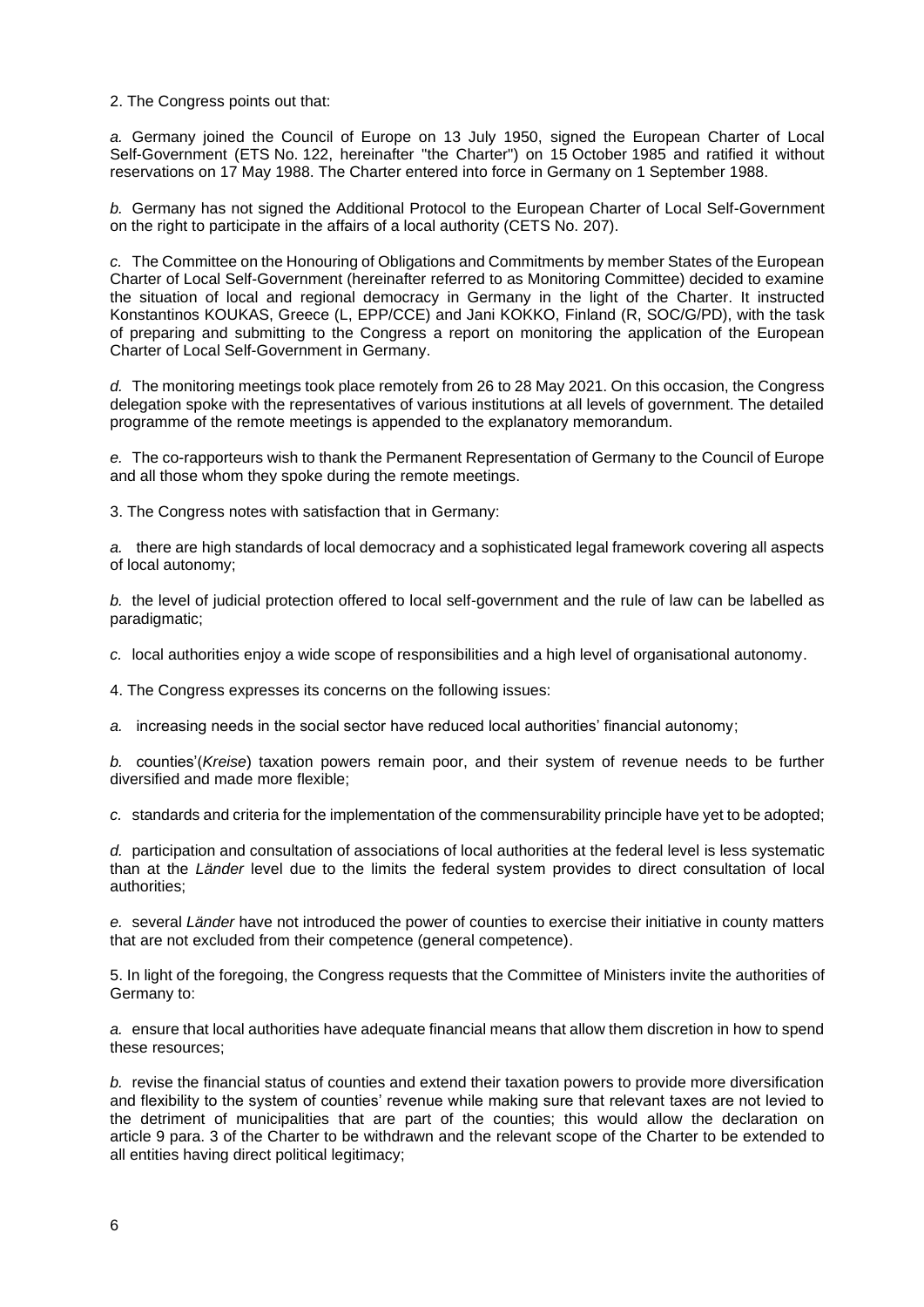*c.* adopt concrete standards and criteria for the implementation of the commensurability principle in order to provide transparency in the whole financial calculation and planning process;

*d.* further strengthen participatory and consultation rights of associations of local authorities at the federal level by increasing the regularity of consultation;

*e.* consider introducing a general competence clause for local affairs at the county scale in the federal constitution and *Länder* legislations;

*f.* sign and ratify the Additional Protocol to the European Charter of Local Self-Government on the right to participate in the affairs of a local authority (ETS No. 207).

6. The Congress calls on the Committee of Ministers and the Parliamentary Assembly of the Council of Europe to take account of this recommendation on the monitoring of the application of the European Charter of Local Self-Government in Germany and the accompanying explanatory memorandum in their activities relating to this member State.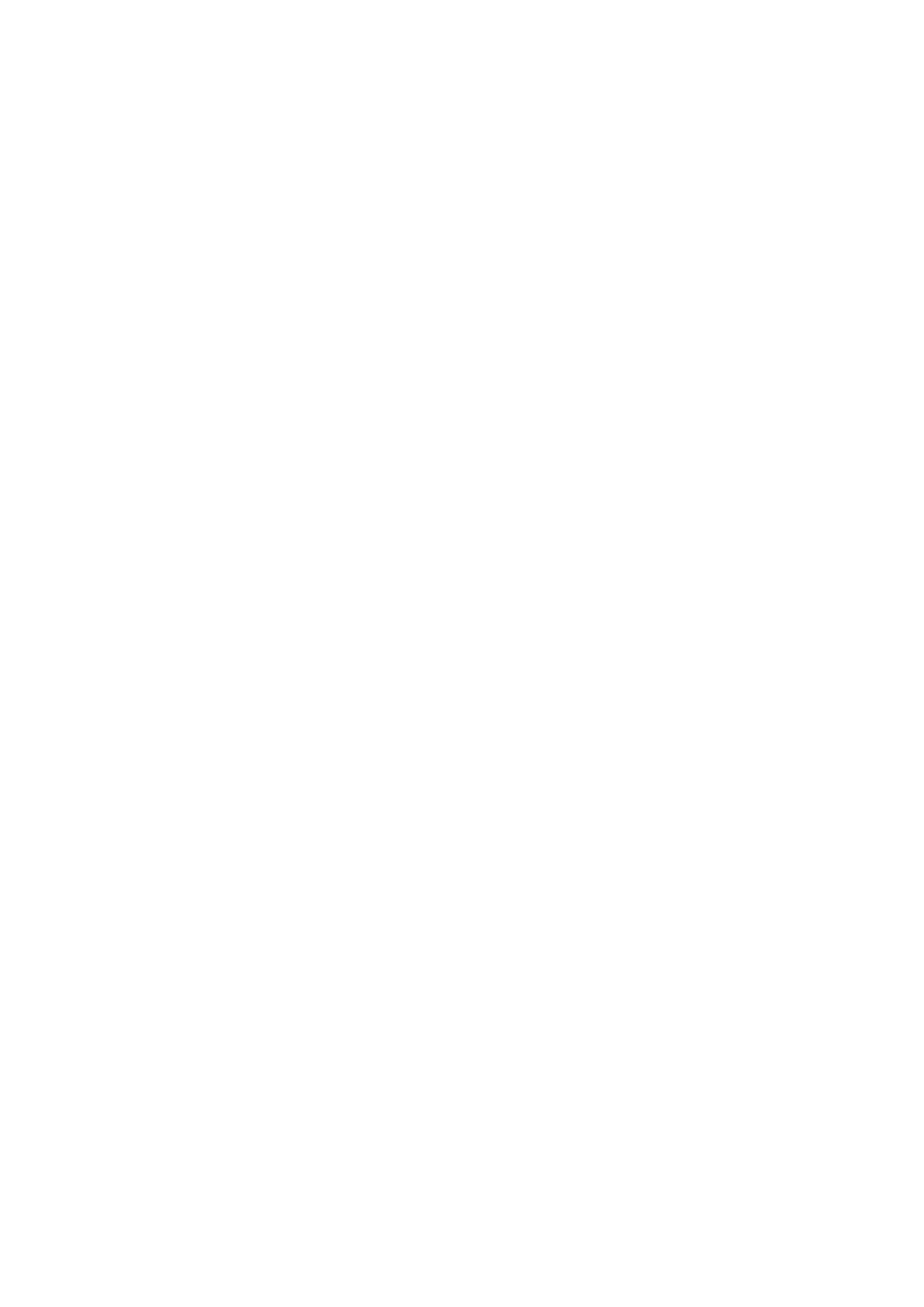

# **Monitoring of the application of the European Charter of Local Self-Government in Luxembourg**

Recommendation 470 (2022)<sup>1</sup>

1. The Congress of Local and Regional Authorities of the Council of Europe refers to:

*a.* Article 2, paragraph 1.b, of the Charter of the Congress of Local and Regional Authorities appended to Statutory Resolution CM/Res(2020)1, stipulating that one of the aims of the Congress is "to submit proposals to the Committee of Ministers in order to promote local and regional democracy";

*b.* Article 1, paragraph 3, of the Statutory Resolution CM/Res(2020)1, stipulating that "[t]he Congress shall prepare on a regular basis country-by-country reports on the situation of local and regional democracy in all member States and in States which have applied to join the Council of Europe, and shall ensure the effective implementation of the principles of the European Charter of Local Self-Government";

*c.* Chapter XVIII of the Rules and Procedures of the Congress on the organisation of monitoring procedures;

*d.* the Sustainable Development Goals (SDGs) of the United Nations Development Programme for 2030, particularly Goals 11 for sustainable cities and communities and 16 for peace, justice and strong institutions;

*e.* the Guidelines for civil participation in political decision making, adopted by the Committee of Ministers on 27 September 2017;

*f.* Recommendation CM/Rec(2018)4 of the Committee of Ministers to member States on the participation of citizens in local public life, adopted on 21 March 2018;

*g.* Recommendation CM/Rec(2019)3 of the Committee of Ministers to member States on supervision of local authorities' activities, adopted on 4 April 2019;

*h.* the previous Congress recommendation on the monitoring of the European Charter of Local Self-Government in Luxembourg (Recommendation 380 (2015));

*i.* the explanatory memorandum on the monitoring of the European Charter of Local Self-Government in Luxembourg;

*j.* the contemporary commentary on the explanatory report to the European Charter of Local Self-Government adopted by the Congress Statutory Forum on 7 December 2020.

<sup>1</sup> . Debated and approved by the Chamber of Local Authorities on 23 March 2022 and adopted by the Congress on 23 March 2022, 2nd sitting (see Document [CPL\(2022\)42-03,](https://rm.coe.int/cpl-2022-42-03-en-monitoring-of-the-application-of-the-european-charte/1680a5b180) explanatory memorandum), co-rapporteurs: Marjorie CROVETTO, Monaco (L, NR) and Christine CHEVALLEY, Switzerland (R, ILDG).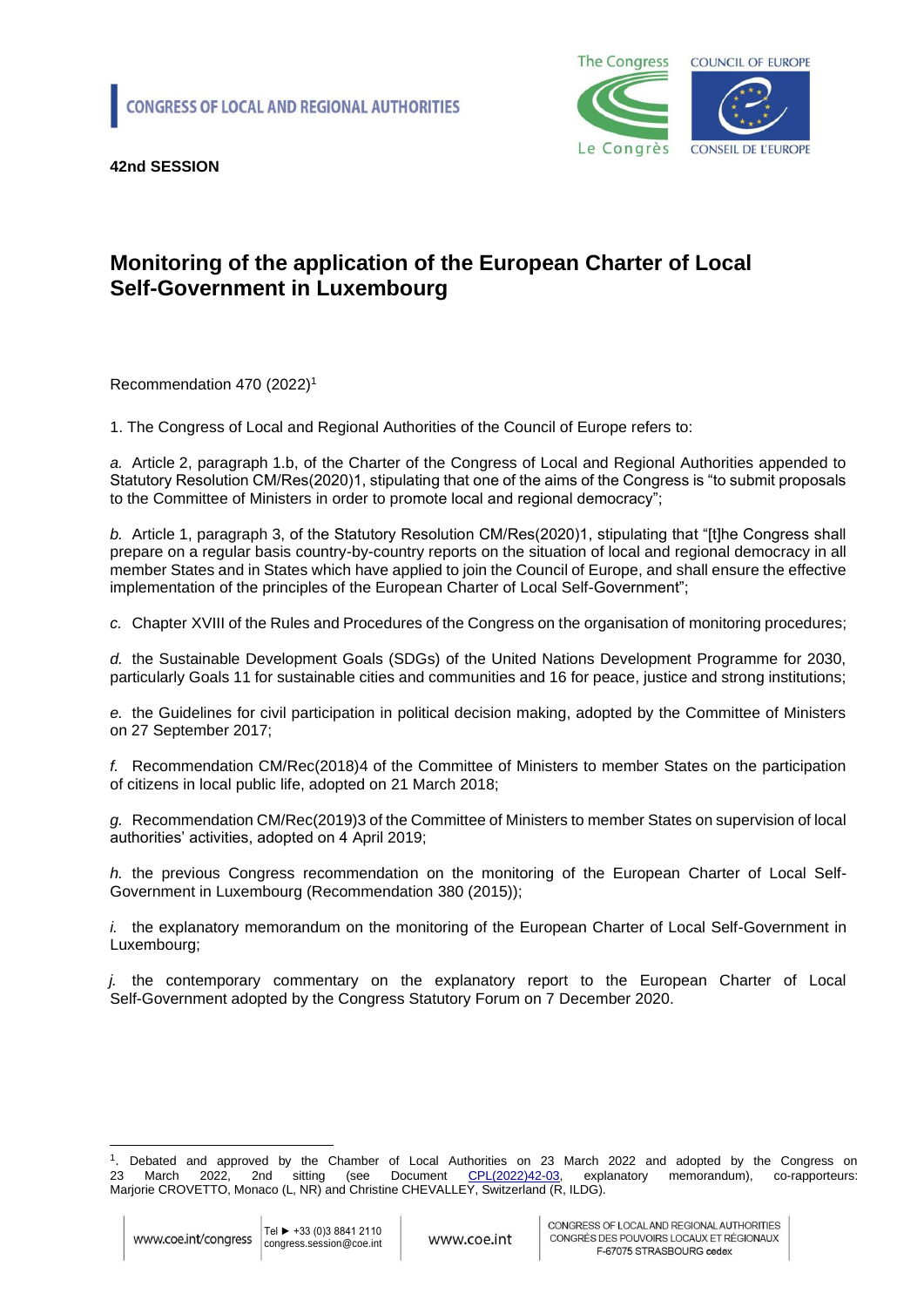2. The Congress points out that:

*a.* Luxembourg is one of the founding members of the Council of Europe, which it joined on 5 May 1949; Luxembourg signed the European Charter of Local Self-Government (ETS No. 122, hereinafter "the Charter"), all provisions included, on 15 October 1985 and ratified it on 18 March 1987. The Charter entered into force in Luxembourg on 1 September 1988;

*b.* Luxembourg has not signed the Additional Protocol to the European Charter of Local Self-Government on the right to participate in the affairs of a local authority (CETS No. 207);

*c.* The Committee on the Honouring of Obligations and Commitments by Member States of the European Charter of Local Self-Government (hereinafter: the "Monitoring Committee") decided to examine the situation with regard to local democracy in Luxembourg in the light of the Charter. It entrusted Christina CHEVALLEY, Switzerland (L, ILDG) and Marjorie CROVETTO, Monaco (L, NR), with the task of preparing and submitting to the Congress a report on local democracy in Luxembourg;

*d.* In the course of the remote monitoring meetings, which were held on 6 and 7 October 2021, the Congress delegation exchanged views with representatives of various institutions at all levels of government. The programme of the meetings is appended to the explanatory memorandum;

*e.* The co-rapporteurs wish to thank the Permanent Representation of Luxembourg to the Council of Europe and all those whom they spoke to during these meetings.

3. The Congress notes with satisfaction that in Luxembourg:

*a.* the principle of local self-government, as laid down in the European Charter of Local Self-Government, is fully enshrined in the Constitution, recognised by the legislature and the courts and respected;

*b.* the legal protection of local self-government is fully complied with because local authorities can easily seek a judicial remedy if they consider themselves victims of an unlawful decision or consider that their interests have been damaged by a decision made by the State;

*c.* the Communal Law reform begun in 2020 is aimed *inter alia* at relaxing the administrative supervision of communes.

4. The Congress expresses concern, however, over the following points:

*a.* the delimitation of powers between the State and the communes remains unclear;

*b.* as the prior approval of the Minister of the Interior remains the rule in a certain number of cases, particularly with regard to staff recruitment, the creation of posts, the appointment of local government officers and also communal budgets, there are still forms of administrative supervision in place that do not comply with the Charter;

*c.* the free disposal of resources still seems to pose a problem despite the financial reform launched in 2017. Communal resources are not keeping pace with the rising cost of discharging local government functions;

*d.* the procedure for consulting local authorities on all matters concerning them directly, including with respect to their budgets, is not formally recognised in law;

*e.* the allowances for holding local public office and executive positions seem too low now given the tight labour market and wage levels in Luxembourg.

5. In the light of the above, the Congress recommends that the Committee of Ministers invite the authorities of Luxembourg to:

*a.* more clearly delimit the powers of the State and the communes so as to establish a framework within which communal self-government can be exercised and develop fully;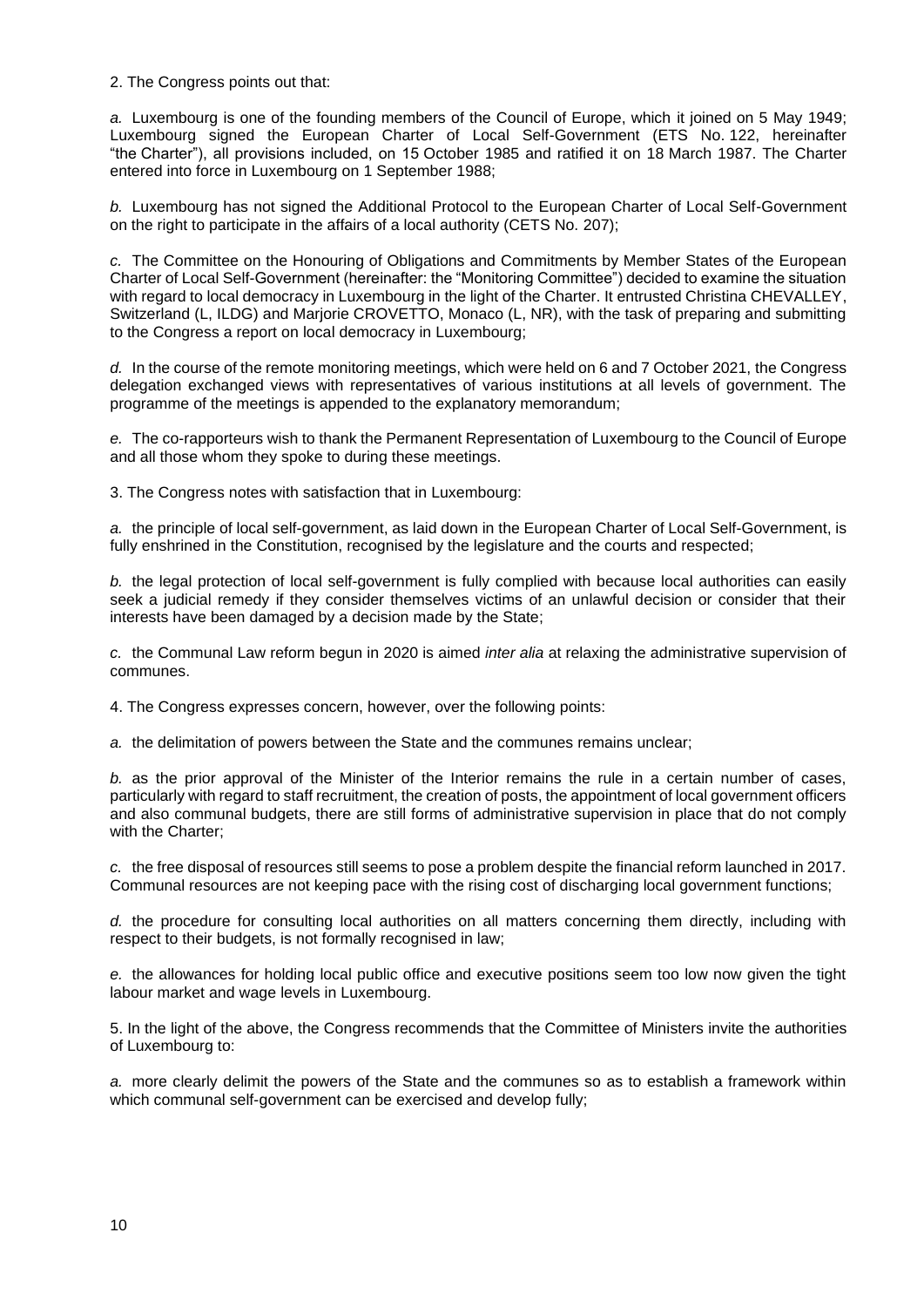*b.* press ahead with the communal reform, not least in order to limit as far as possible the forms of administrative supervision of activities and persons which remain in place at local authority level, based on the principle that supervisory power should be exercised solely for the purpose of ensuring compliance with the law;

*c.* guarantee communes free disposal of resources, by granting them more freedom to decide on their spending in relation to their mandatory tasks, and ensure that communal resources increase in line with the cost of the tasks performed;

*d.* formally enshrine in law the procedure for government consultation of local authorities in order to better secure their right to be consulted on all matters which concern them directly;

*e.* increase the level of allowances for holding local public office and executive positions to make them a more attractive prospect;

*f.* carry out the constitutional review in keeping with the democratic principles enshrined in the Charter, i.e. in such a way as to ensure that the power to appoint mayors and aldermen and to dissolve the directly elected communal council is no longer vested in the central authorities (the Grand Duke or the government);

*g.* sign and ratify the Additional Protocol to the European Charter of Local Self-Government on the right to participate in the affairs of a local authority (CETS No. 207).

6. The Congress asks the Committee of Ministers and the Parliamentary Assembly of the Council of Europe to take account of the present recommendation on the monitoring of the European Charter of Local Self-Government in Luxembourg and its explanatory memorandum in their activities relating to this member State.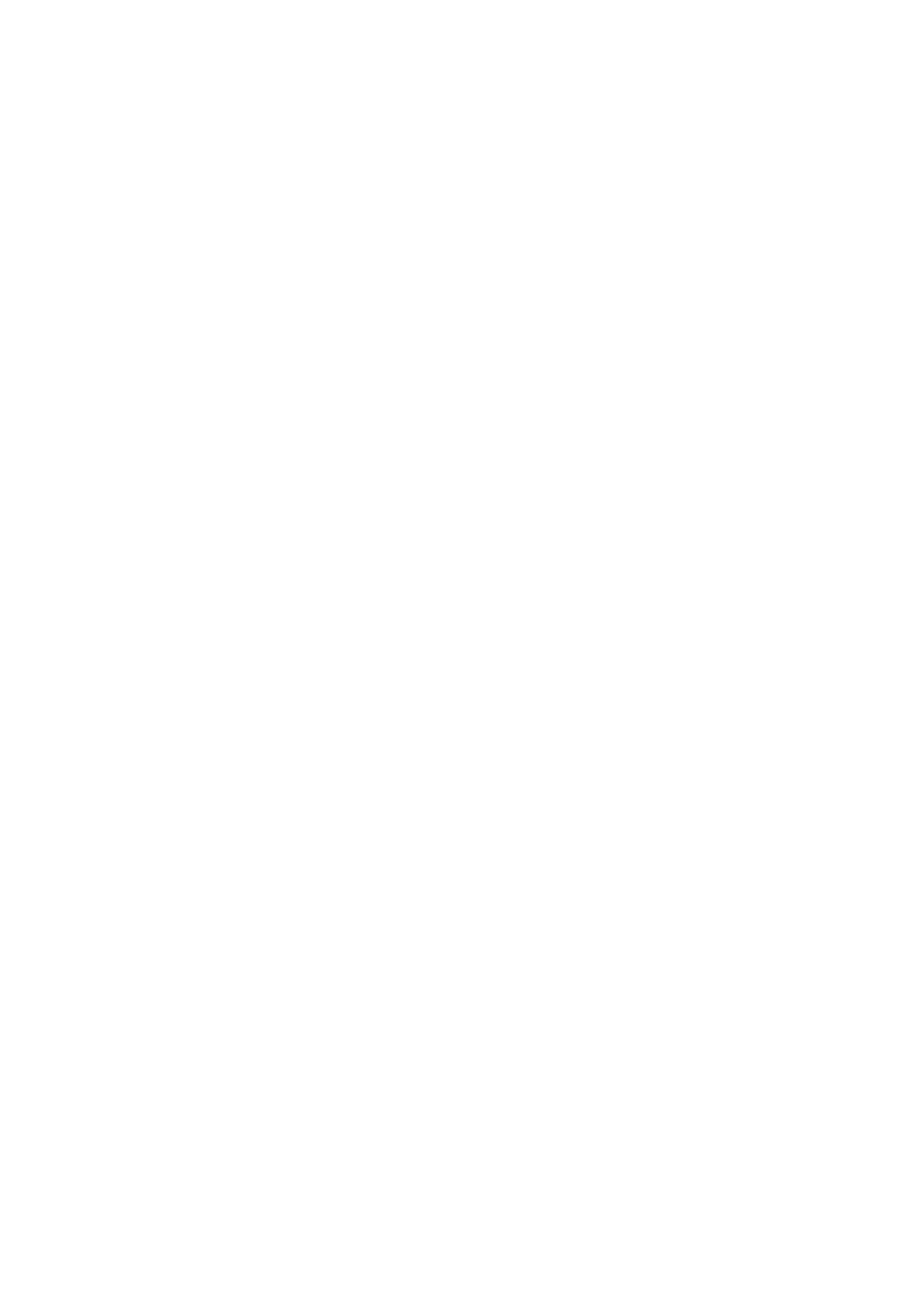

## **Monitoring of the application of the European Charter of Local Self-Government in Turkey**

Recommendation 471 (2022)<sup>1</sup>

1. The Congress of Local and Regional Authorities of the Council of Europe refers to:

*a.* Article 2, paragraph 1.b, of the Charter of the Congress of Local and Regional Authorities appended to Statutory Resolution CM/Res(2020)1, stipulating that one of the aims of the Congress is "to submit proposals to the Committee of Ministers in order to promote local and regional democracy";

*b.* Article 1, paragraph 2, of the Charter of the Congress of Local and Regional Authorities appended to Statutory Resolution CM/Res(2020)1, stipulating that "The Congress shall prepare on a regular basis country-by-country reports on the situation of local and regional democracy in all member States and in States which have applied to join the Council of Europe, and shall ensure the effective implementation of the principles of the European Charter of Local Self-Government."

*c.* Chapter XVIII of the Rules and Procedures of the Congress on the organisation of monitoring procedures;

*d.* the sustainable Development Goals (SDGs) of the United Nations 2030 Agenda for Sustainable Development, in particular Goals 11 on sustainable cities and communities and 16 on peace, justice and strong institutions;

*e.* Recommendation CM/Rec(2018)4 of the Committee of Ministers to member States on the participation of citizens in local public life, adopted on 21 March 2018;

*f.* Recommendation CM/Rec(2019)3 of the Committee of Ministers to member States on supervision of local authorities' activities, adopted on 4 April 2019;

*g.* Congress Recommendation 301 (2011) on the situation of local and regional democracy in Turkey;

*h.* Congress Resolution 416(2017) and Recommendation 397(2017) on the Fact-finding mission on the situation of local elected representatives in Turkey;

*i.* Congress Resolution 450(2019) and Recommendation 439(2019) Local elections in Turkey and mayoral re-run in Istanbul (31 March and 23 June 2019);

*j.* the explanatory memorandum on the monitoring of the European Charter of Local Self-Government in Turkey;

*k.* the contemporary commentary on the explanatory report to the European Charter of Local Self-Government adopted by the Congress Statutory Forum on 7 December 2020;

*l.* the European Commission for Democracy Through Law (Venice Commission) opinion on the Replacement of Elected Candidates and Mayors in Turkey (CDL-AD(2020)011).

<sup>1</sup> . Debated and adopted by the Congress on 23 March 2022, 2nd sitting (see Document CG(2022)42-14, explanatory memorandum), co-rapporteurs: Vladimir PREBILIC, Slovenia (L, SOC/G/PD) and David ERAY, Switzerland (R, EPP/CCE).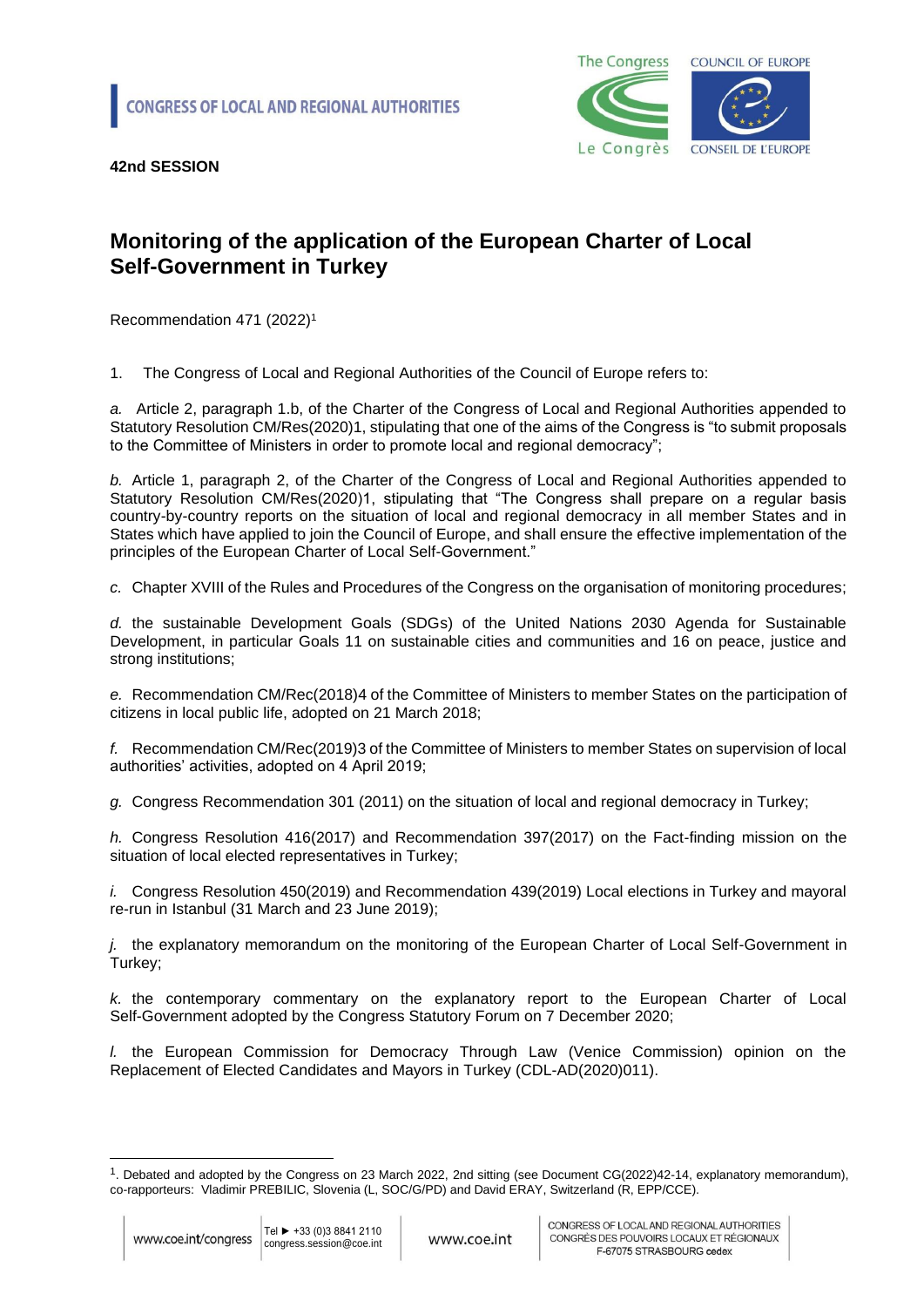2. The Congress points out that:

*a.* Turkey signed the European Charter of Local Self-Government (ETS No. 122, hereinafter "the Charter") on 21 November 1988 and ratified it on 9 December 1992, with entry into force on 1 April 1993. In the course of ratification, Turkey declared itself not bound by Articles 4.6, 6.1, 7.3, 8.3, 9.4, 9.6, 9.7, 10.2, 10.3, and 11;

*b.* The Committee on the Honouring of Obligations and Commitments by member States of the European Charter of Local Self-Government (hereinafter referred to as Monitoring Committee) first instructed Jakob WIENEN (Netherlands, EPP/CCE) as rapporteur on local democracy, and Yoomi RENSTRÖM (Sweden, SOC/G/PD) as rapporteur on regional democracy, to prepare and submit a report on the monitoring of the European Charter of Local Self-Government in Turkey to the Congress. A two-part visit to Turkey was carried out by the Congress delegation, which was assisted by Prof. Angel M. MORENO, President of the Group of Independent Experts on the Charter and the Congress secretariat.

*c.* The monitoring visit took place from 1 to 4 October 2019 (first part of the visit) and from 11 to 13 November 2019 (second part of the visit). The report was adopted by the Monitoring Committee in February 2020. The draft recommendation and resolution could not be adopted by the Congress session due to the Covid-19 pandemic. In the meantime, both rapporteurs have left the Congress. Therefore, the Monitoring Committee appointed Vladimir PREBILIC, Slovenia (L, SOC/G/PD) and David ERAY, Switzerland (R, EPP/CCE) and instructed them to update the explanatory memorandum before its submission to the Congress at one of its sessions in 2022. To this end, a third part of the monitoring visit took place on 1 December 2021. In Turkey, the Congress delegations met representatives of various institutions at all levels of government as well as leaders of most relevant national parties, non-governmental organisations and foreign diplomatic representatives. The detailed programmes of three parts of the visit is appended to the report;

*d.* The co-rapporteurs wish to thank the Permanent Representation of the Republic of Turkey to the Council of Europe and all those whom they met during the visits for the information they provided and comments they made.

3. The Congress notes with satisfaction:

The impressive turnout in local elections (above 84% in 2019) in Turkey, which is one of the highest in the Council of Europe member States and shows a strong interest in local self-government among the citizens.

4. The Congress expresses its concerns in particular on the following issues:

*a.* The small progress in implementing Congress Recommendation 397(2017) on the Fact-finding mission on the situation of local elected representatives in Turkey. The government continues to suspend mayors when a criminal investigation is opened against them (Article 7.1), on the grounds of an overly broad definition of "terrorism" in the anti-terror legislation, and to replace them by non-elected officials (Article 3.2) thus seriously undermining the democratic choice of Turkish citizens and impeding the proper functioning of local democracy in Turkey;

*b.* The provincial electoral administration's refusal, in violation of the principle of fairness in elections, to grant to several candidates who won the mayoral elections in some municipalities located in the south-east of Turkey the required certificate of elections ("*mazbata*") which is a pre-requisite to entering the position of mayor (Article 3.2);

*c.* the governor's double function as a State agent and a chairman of the provincial executive committee which does not permit the necessary separation between the State and the local administration contrary to the spirit of the Charter (Article 3.2);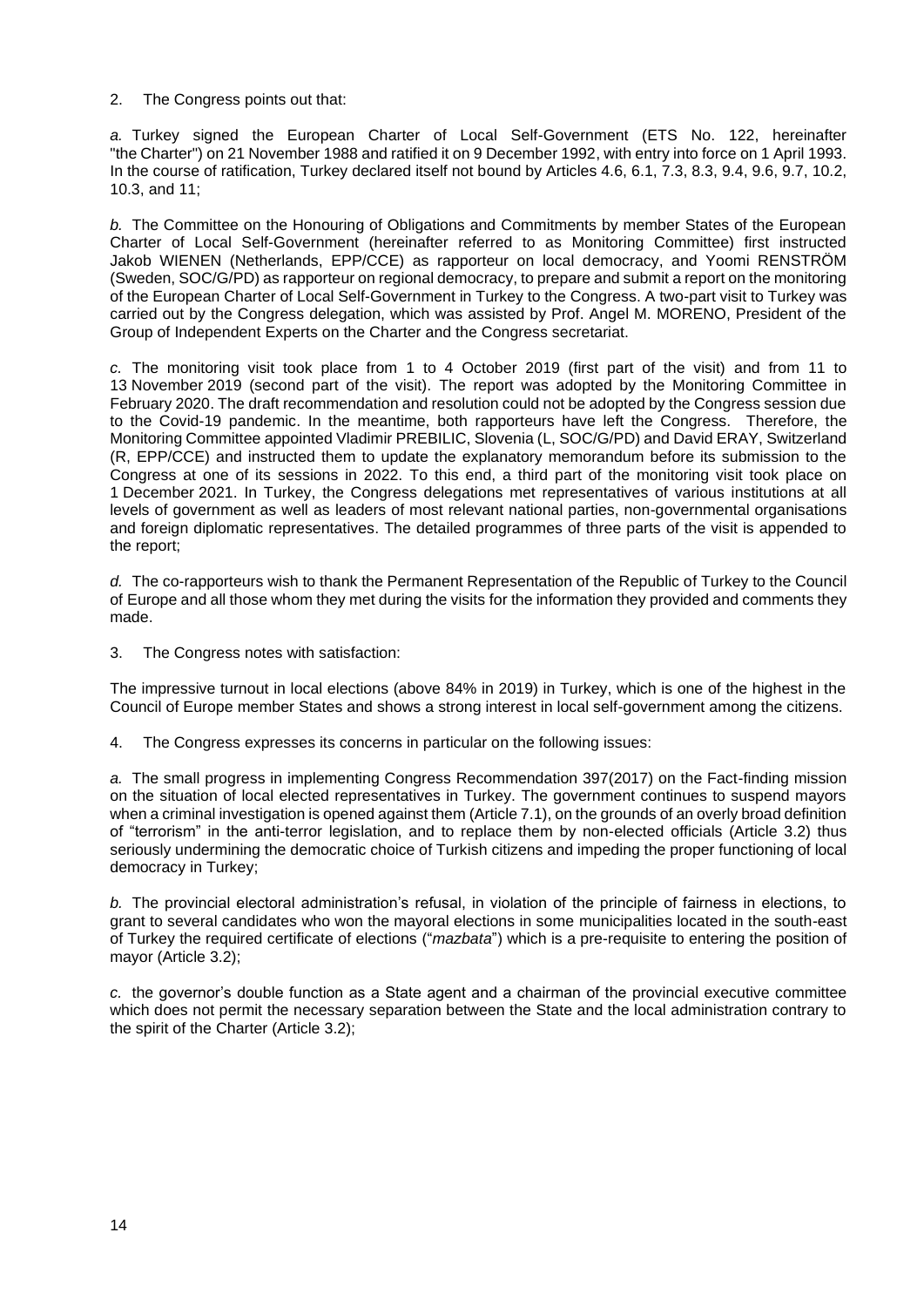*d.* administrative tutelage over the activities and decisions of local authorities is still enshrined in the Constitution and applied in practice. The State overregulation and interventionism in planning decisions of local authorities take the form of the efficiency control over own tasks and responsibilities of local authorities and limit their capacity to enjoy full and exclusive powers (Articles 4.4, 8.2);

*e.* the lack of consultation of affected local authorities during the boundary changes enacted by legislation (Article 5) which also reflects the unsatisfactory level of communication and inter-governmental dialogue between the central government and local authorities in Turkey in general

*f.* local governments have a limited capacity to determine the rate of local taxes (Art. 9.3), and a substantial proportion of local revenues (more than half) still comes from the State budget which generally limits the financial autonomy enjoyed by local authorities;

*g.* local authorities in the southeast of the country face additional pressures in delivering basic services such as housing, food and sanitation due to an unprecedented influx of refugees and asylum seekers.

5. In light of the foregoing, the Congress requests that the Committee of Ministers invite the Turkish authorities to:

*a.* modify the definition of terrorism in the current anti-terror legislation, so that this concept is defined in a way not allowing for an overly broad interpretation and ensuring a strict governmental enforcement and respect of human rights and values of representative democracy;

*b.* stop the current practice of suspending mayors without court decisions, make all possible efforts to reconcile the legitimate fight against terrorism with the requirements of local democratic life and accordingly use the technique of the suspension of mayors with the greatest possible caution and restrictive approach, with the aim to respect the presumption of innocence and the system of democratically elected representatives;

*c.* discontinue the practice of appointing a governmental trustee in municipalities where the mayor has been suspended and modify the legal framework so that whenever a mayor is suspended, opportunity is given to the council to appoint an interim or acting mayor from among its members, in accordance with the possibility contained in the original version of the Municipality Law of 2005 (Art. 45) and until the procedural situation of the suspended mayor is clarified;

*d.* ensure that the candidates who were admitted to run in the elections and won them can effectively enjoy their right to carry out their mandate;

*e.* introduce the necessary legal amendments so that the Governor will no longer be *de jure* the Head of the Special Provincial Administration and the chairman of its executive committee, and to allow the general council of this local authority to appoint and dismiss the head and the chairman of the executive committee or, failing this, to make these positions elected directly by the people;

*f.* implement the constitutional principle of administrative tutelage at the lowest possible level of intensity, in the spirit of the Charter, to protect and ensure local autonomy and reduce supervision over local authorities, especially in the domain of finances, loans and planning;

*g.* reinforce consultation of local authorities, in particular in the case of amalgamations or changes in the local authorities' boundaries;

*h.* increase the proportion of own local revenues and enhance the regulatory and rate-setting power of local authorities in respect of their own taxes through fiscal decentralisation;

*i.* take measures in order to develop the internal auditing and financial controls of local authorities;

*j.* consider ratification of Articles 7.3, 9.4, 9.7, 10.3 since they are respected in practice;

*k.* take appropriate measures to encourage the involvement of women in local political life;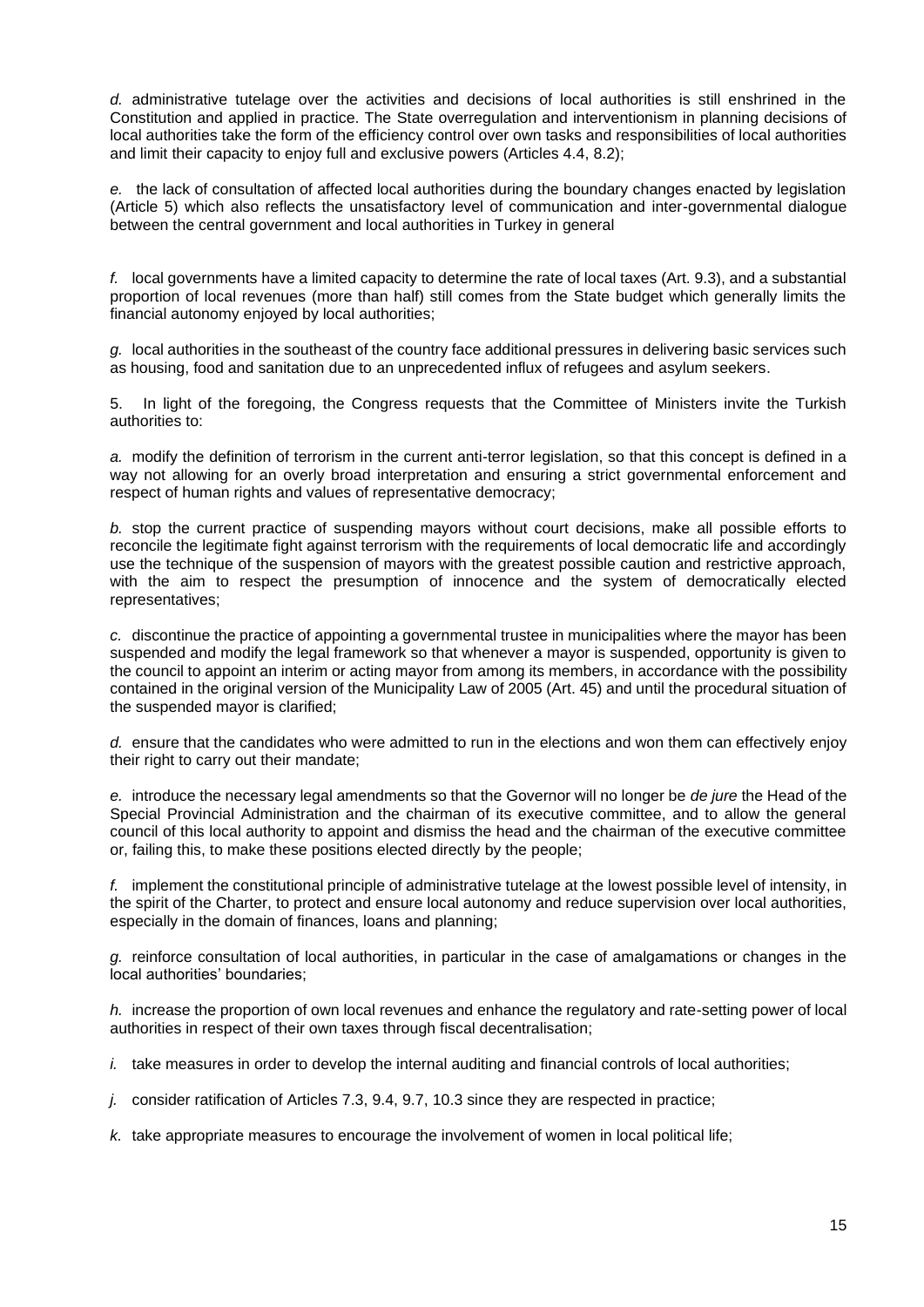*l.* sign and ratify the Additional Protocol to the European Charter of Local Self-Government on the right to participate in the affairs of a local authority (ETS No. 207).

6. The Congress calls on the Committee of Ministers and the Parliamentary Assembly of the Council of Europe to take account of this recommendation on the monitoring of the European Charter of Local Self-Government in Turkey and the explanatory memorandum in their activities relating to this member State.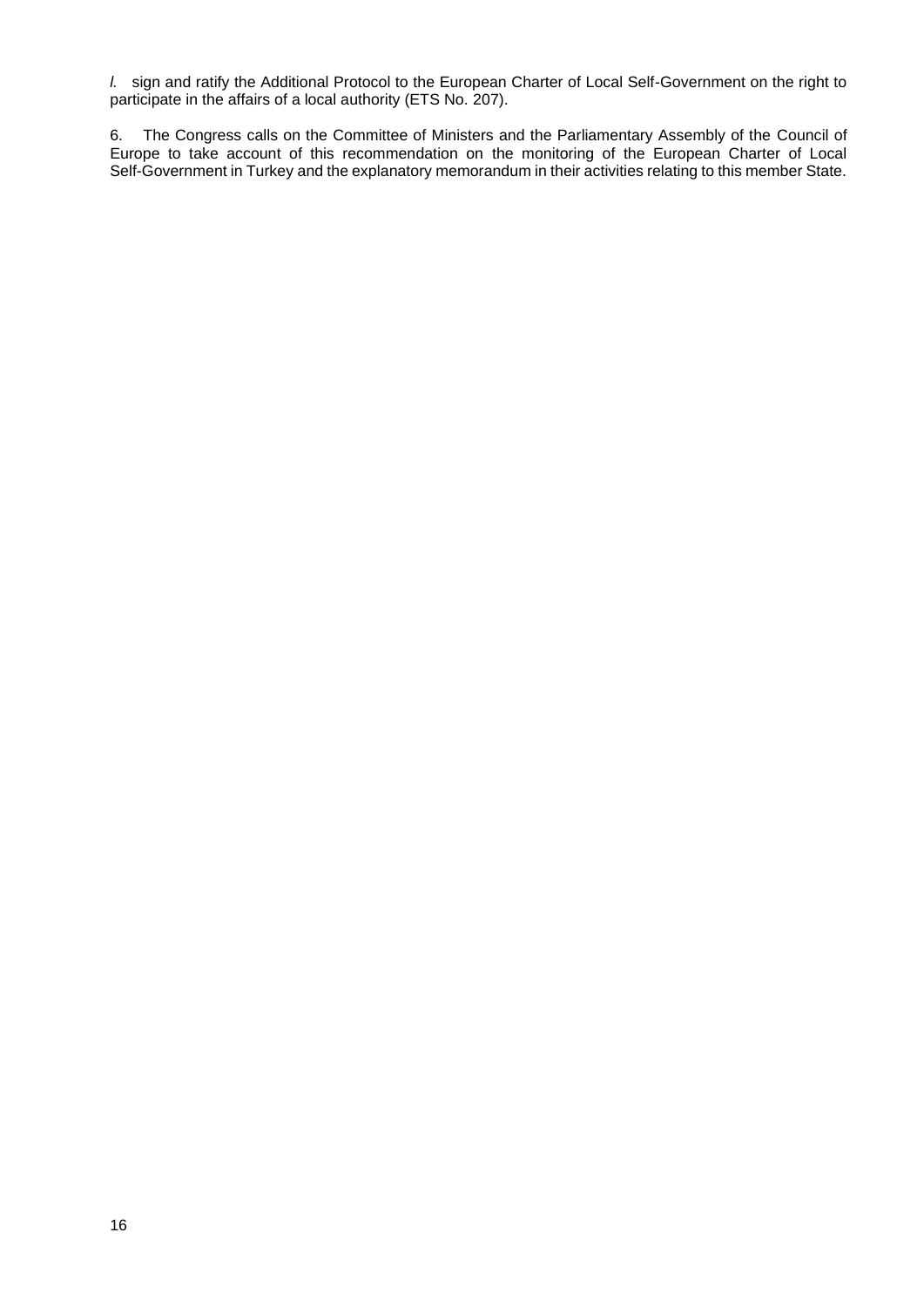

### **Beyond elections: The use of deliberative methods in European municipalities and regions**

Recommendation 472 (2022)<sup>1</sup>

1. The Congress of Local and Regional Authorities of the Council of Europe (hereinafter "the Congress") refers to:

*a.* Article 3.2 of the European Charter of Local Self-Government (hereinafter "the Charter");

*b.* the Additional Protocol to the European Charter of Local Self-Government on the right to participate in the affairs of a local authority, in particular Article 2.2.ii.a;

*c.* the Priorities of the Congress 2021-2026, in particular Priority b: Democratic societies: quality of representative democracy and citizen participation;

*d.* Congress Resolution 326 (2011) on Citizen participation at local and regional level in Europe;

*e.* Congress Resolution 452 (2019) on the Revised Code of Good Practice for Civil Participation in the Decision-making Process;

*f.* The United Nations Agenda 2030 for Sustainable Development, in particular Goal 16: Promote peaceful and inclusive societies for sustainable development, provide access to justice for all and build effective, accountable and inclusive institutions at all levels.

2. The Congress points out that:

*a.* There has been a movement in recent years to innovate democracy and make it more resilient, especially in the face of increasing disenchantment with politics, electoral fatigue and declining confidence in the political system. The use of deliberative processes is part of this movement.

*b.* For good governance at local and regional level and for citizens to have greater trust in the democratic process, it is essential that citizens have access to direct and qualitative consultation methods linked to the policy-making process.

*c.* Representative democracy is the key mechanism whereby citizens can influence decision-making processes through universal suffrage. The push for deliberative methods is not aimed at replacing representative democracy in any way but is intended to be complementary, serving as a tool to enable local and regional representatives to effectively carry out the role to which they have been elected.

<sup>&</sup>lt;sup>1</sup>. Debated and adopted by the Congress on 23 March 2022, 2nd sitting (see Document [CG\(2022\)42-12](https://rm.coe.int/cg-2022-42-12-en-beyond-elections-the-use-of-deliberative-methods-in-e/1680a5b00d), explanatory memorandum), rapporteur: Karl-Heinz LAMBERTZ, Belgium (R, SOC/G/PD).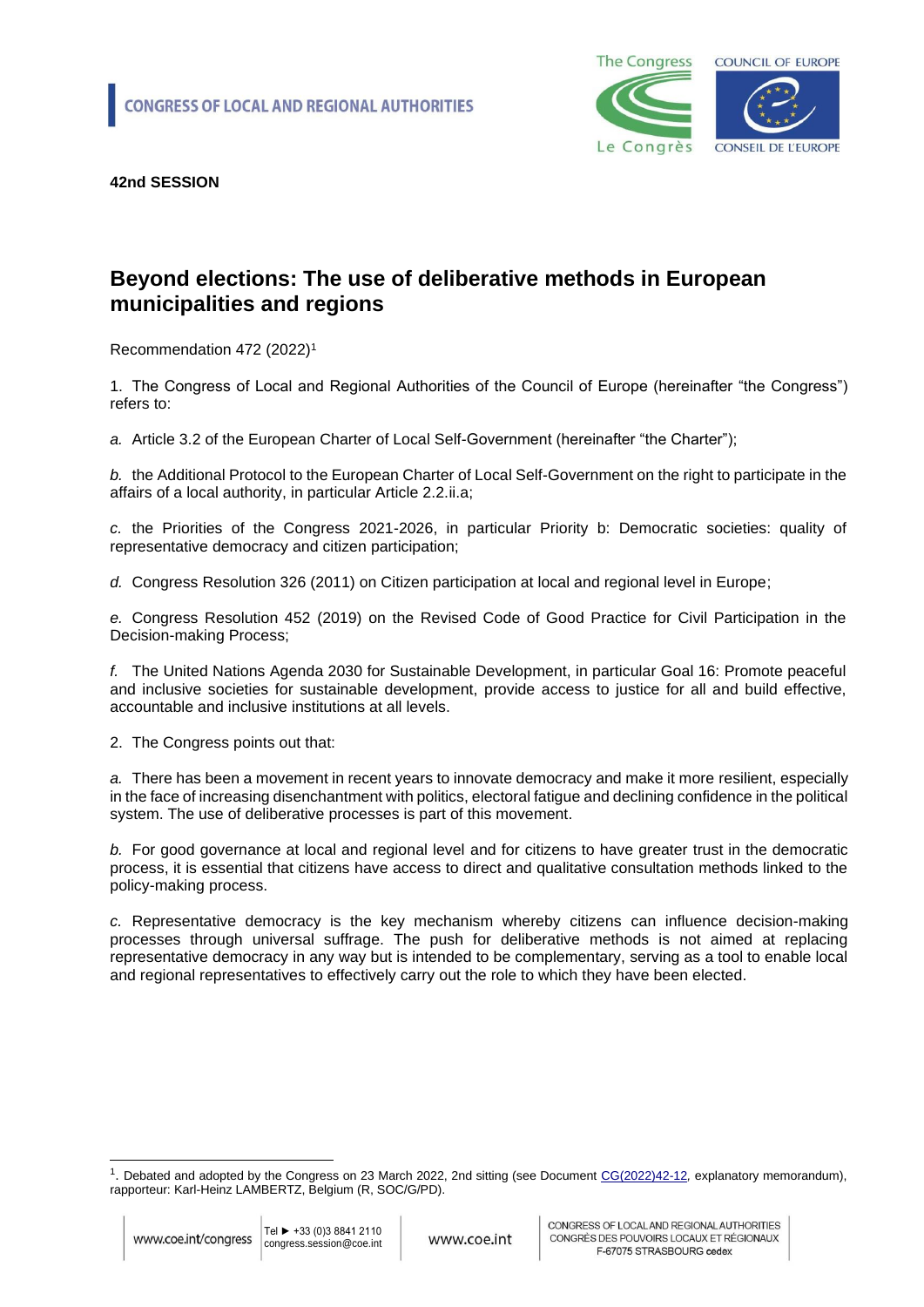*d.* Deliberative methods are used as valuable complements in the preparatory phase of the decision-making process, directly involving citizens in setting the agenda regarding thorny issues that are important for citizens' everyday lives. There have been several successful examples where citizens' assemblies have been used, on a temporary or permanent basis, to deal with fundamental and divisive issues ranging from constitutional and electoral reform to social policy questions. Local and regional authorities can have a leading role in strengthening or institutionalising deliberative processes.

3. In the light of the above, the Congress calls on the Committee of Ministers to invite the respective national authorities of the member States of the Council of Europe to:

*a.* protect the right of citizens to participate in the affairs of a local authority and facilitate the exercise of this right;

*b.* promote policies of deliberative democracy at national, local and regional level;

*c.* assist in strengthening the deliberative process by making it permanent or institutionalised;

*d.* to this end, underpin local and regional capacities, including their financial capacities, and provide logistical and administrative assistance to devise and implement deliberative democracy mechanisms;

*e.* call on member States that have not yet done so, to sign and/or ratify the Additional Protocol on the right to participate in the affairs of a local authority.

4. The Congress calls on the Committee of Ministers and the Parliamentary Assembly of the Council of Europe to take account of this recommendation and its explanatory memorandum in their activities relating to Council of Europe member States.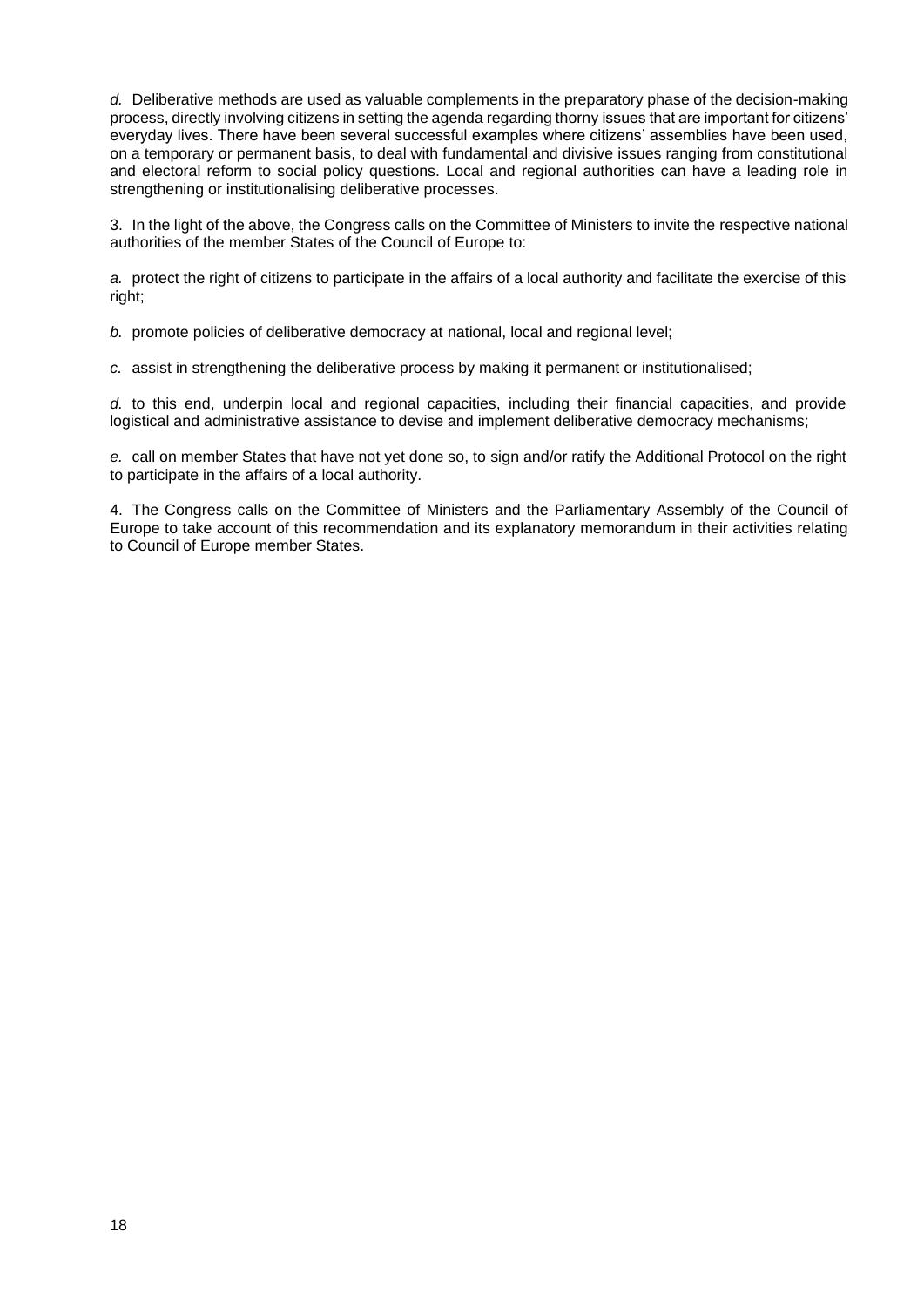

#### **The future of youth in rural areas: responsibilities of local and regional authorities**

Recommendation 473 (2022)<sup>1</sup>

The Congress of Local and Regional Authorities of the Council of Europe,

1. Bearing in mind the 2003 Revised European Charter on the Participation of Young People in Local and Regional Life which called on local and regional authorities to pursue specific policies for youth in rural areas as well as the Congress Recommendation [224 on \(2007\) "Ensuring the continuity of social](https://search.coe.int/congress/Pages/result_details.aspx?ObjectId=090000168071afe4)  [services in rural regions"](https://search.coe.int/congress/Pages/result_details.aspx?ObjectId=090000168071afe4) and Recommendatio[n 252 \(2008\) "Services of General Interest in Rural Areas,](https://search.coe.int/congress/Pages/result_details.aspx?ObjectId=0900001680719a4f)  [a key factor in territorial cohesion policies"](https://search.coe.int/congress/Pages/result_details.aspx?ObjectId=0900001680719a4f) ;

2. Taking note of Resolution CM/Res(2020)2 of the Committee of Ministers on the Council of Europe youth sector strategy 2030 and the work done by the youth sector of the Council of Europe and by the Advisory Council on Youth (CCJ), with whom the Congress regularly cooperates to promote youth participation;

3. Recalling the United Nations Youth Strategy which draws specific attention to the need to promote access to services for youth in rural areas and the current European Union Youth Strategy (2019-2027) which includes 'Moving Rural Youth Forward' as one of its goals, to ensure equality for young people in urban and rural settings;

4. Recalling the European Social Charter (ETS No 163) and the responsibility of local and regional authorities to promote and protect their citizens' social rights, including those of young people living in rural areas;

5. Considering that population movements towards urban centres linked to economic development leave rural areas deserted and impact service delivery and that young people in rural areas have to face specific challenges linked to their geography, ranging from access to education, housing, digital connectivity and public services to community and well-being, social isolation and participation in political and public life;

6. Concerned about the lacunae in rural areas that are within local government mandate such as access to transport, employment, leisure, specialist support services, heightened visibility within their communities and the lack of awareness amongst young people of the services available to them;

7. Aware that both the financial crisis of 2008 which gave way to austerity policies upon rural areas and the COVID-19 pandemic and lockdowns which have affected Europe since early 2020 have also highlighted and exacerbated the issues young people face in rural communities;

<sup>1</sup> . Debated and adopted by the Congress on 24 March 2022, 3rd sitting (see Document CG(2022)42-15, explanatory memorandum), co-rapporteurs James MOLONEY, Ireland (L, ILDG) , Aida JALILZADE, Azerbaijan (R, ECR).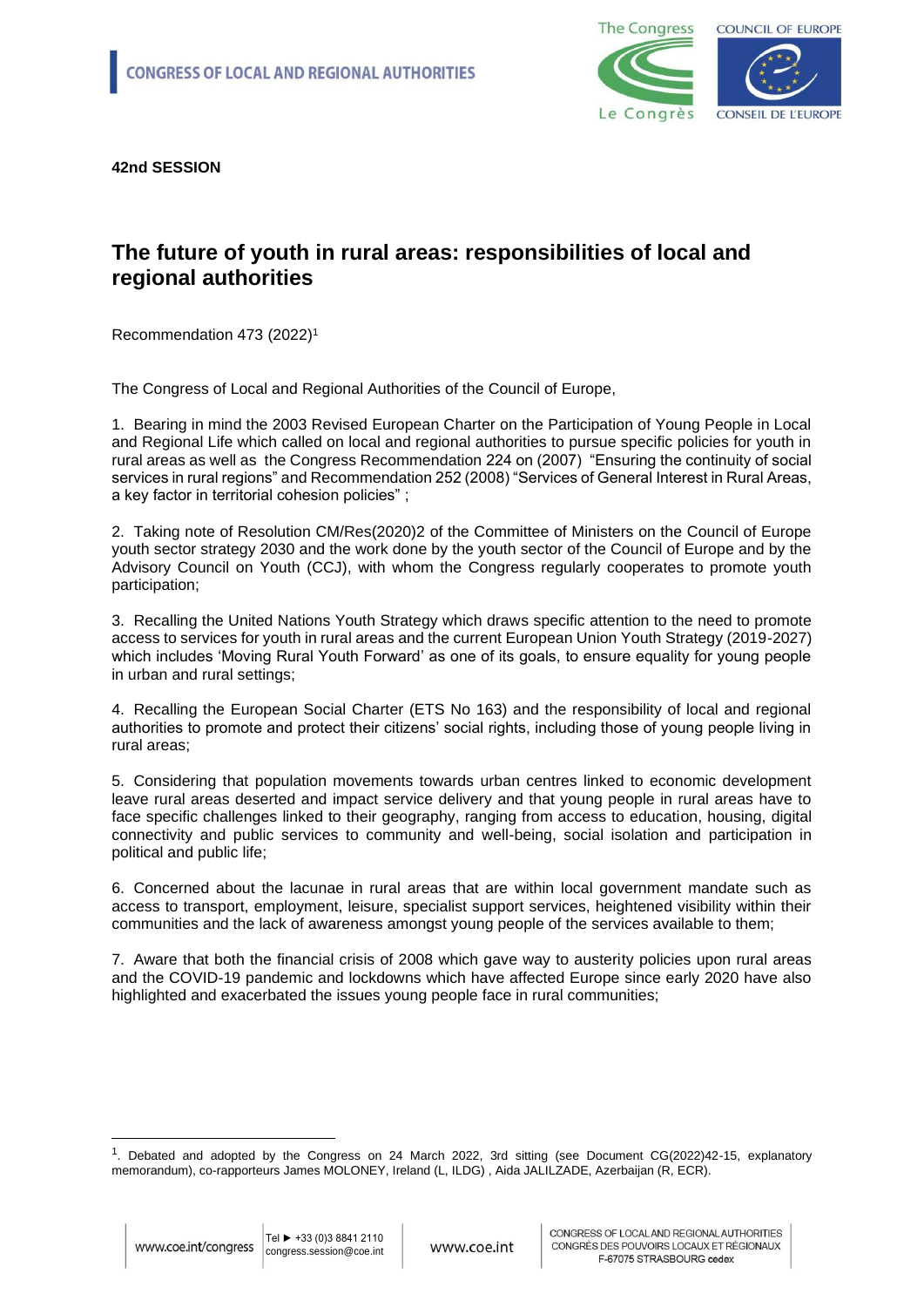8. Invites the member States of the Council of Europe to:

*a.* take measures at the national level to support local and regional policy makers in developing and implementing effective strategies and policies that support rural young people;

*b.* support young people in rural areas via national youth, employment and housing policies, recognising the specific needs of rural young people; and develop policies for the preservation of sustainable rural areas and for urban-rural complementarity which is fundamental for the economic and social cohesion of an entire territory;

*c.* ensure appropriate infrastructure in rural areas in order to provide equitable delivery of public services, data connectivity and housing opportunities for young people, noting that this support will be particularly important during recovery from the COVID-19 pandemic, which has left young people particularly disadvantaged in terms of current and future opportunities;

*d.* acknowledge the importance of youth engagement in protecting and safeguarding cultural heritage and protect rural traditions and develop measures to establish a positive image of rural areas, taking inspiration from the European Union Youth Strategy (2019-2027) Youth Goal #6 "Moving rural youth forward".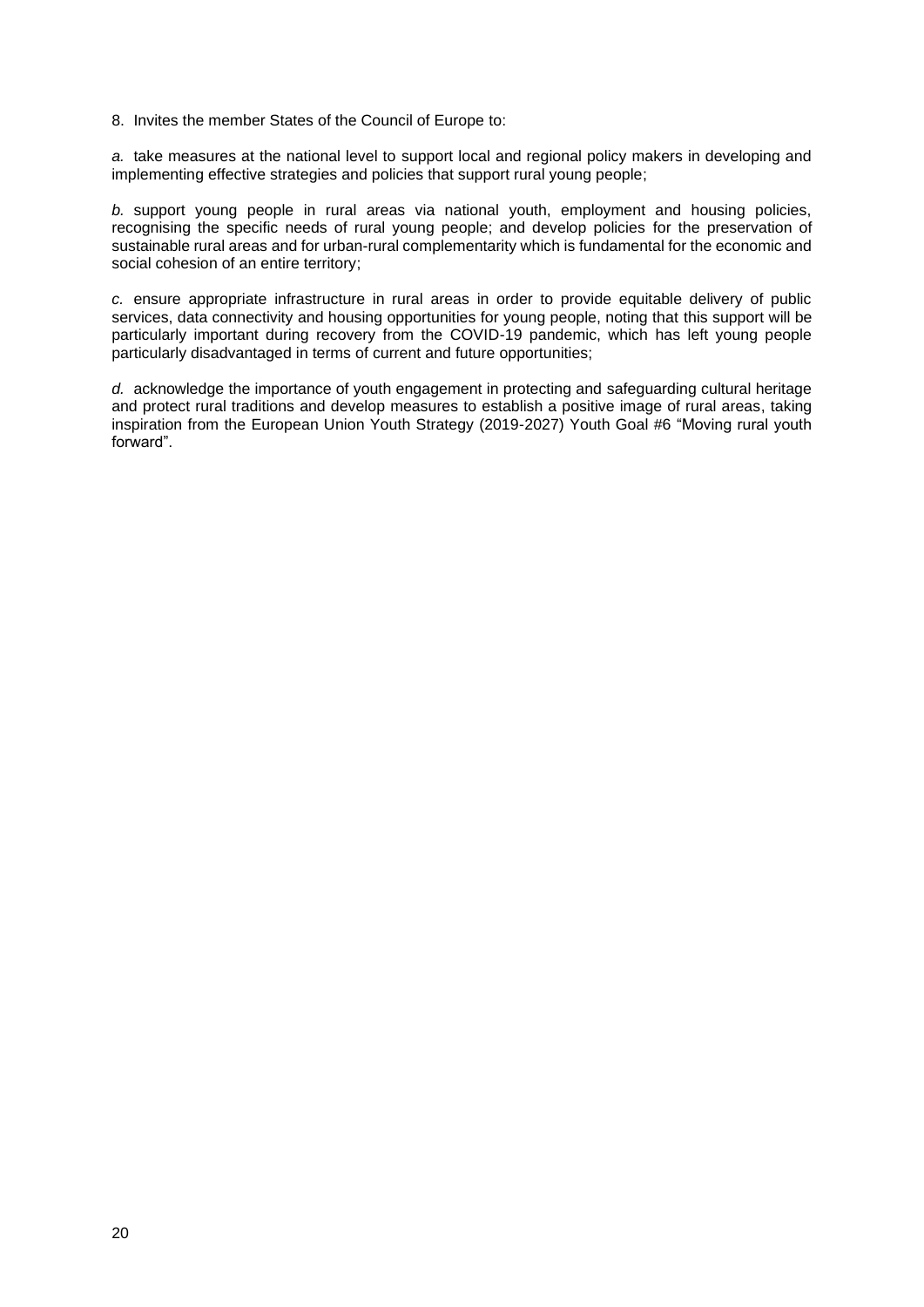

### **Monitoring of the application of the European Charter of Local Self-Government in the United Kingdom**

Recommendation 474 (2022)**<sup>1</sup>**

1. The Congress of Local and Regional Authorities of the Council of Europe refers to:

*a.* Article 2, paragraph 1.b, of the Charter of the Congress of Local and Regional Authorities appended to Statutory Resolution CM/Res(2020)1 relating to the Congress, stipulating that one of the aims of the Congress is "to submit proposals to the Committee of Ministers in order to promote local and regional democracy";

*b.* Article 1, paragraph 3, of the Charter of the Congress of Local and Regional Authorities appended to Statutory Resolution CM/Res(2020)1 relating to the Congress, stipulating that "The Congress shall prepare on a regular basis country-by-country reports on the situation of local and regional democracy in all member States and in States which have applied to join the Council of Europe, and shall ensure the effective implementation of the principles of the European Charter of Local Self-Government.";

*c.* Chapter XVIII of the Rules and Procedures of the Congress on the organisation of monitoring procedures;

*d.* the Congress priorities set up for 2021-2026, in particular priority 6b that concerns the quality of representative democracy and citizen participation;

*e.* the Sustainable Development Goals (SDG) of the United Nations 2030 Agenda for Sustainable Development, in particular Goals 11 on sustainable cities and communities and 16 on peace, justice and strong institutions;

*f.* Recommendation CM/Rec(2018)4 of the Committee of Ministers to member States on the participation of citizens in local public life, adopted on 21 March 2018;

*g.* Recommendation CM/Rec(2019)3 of the Committee of Ministers to member States on supervision of local authorities' activities, adopted on 4 April 2019;

*h.* Recommendation 455(2021) Recurring issues based on assessments resulting from Congress monitoring of the European Charter of Local Self-Government and election observation missions (reference period 2017-2020);

*i.* Congress Recommendation 353 (2014) on local and regional democracy in the UK;

*j.* the explanatory memorandum on the monitoring of the European Charter of Local Self-Government in the UK.

<sup>1</sup> . Debated and adopted by the Congress on 24 March 2022, 3rd sitting (see Document CG(2022)42-18, explanatory memorandum), corapporteurs: Vladimir PREBILIC, Slovenia (L, SOC/G/PD) and Magnus BERNTSSON, Sweden (R, EPP/CCE)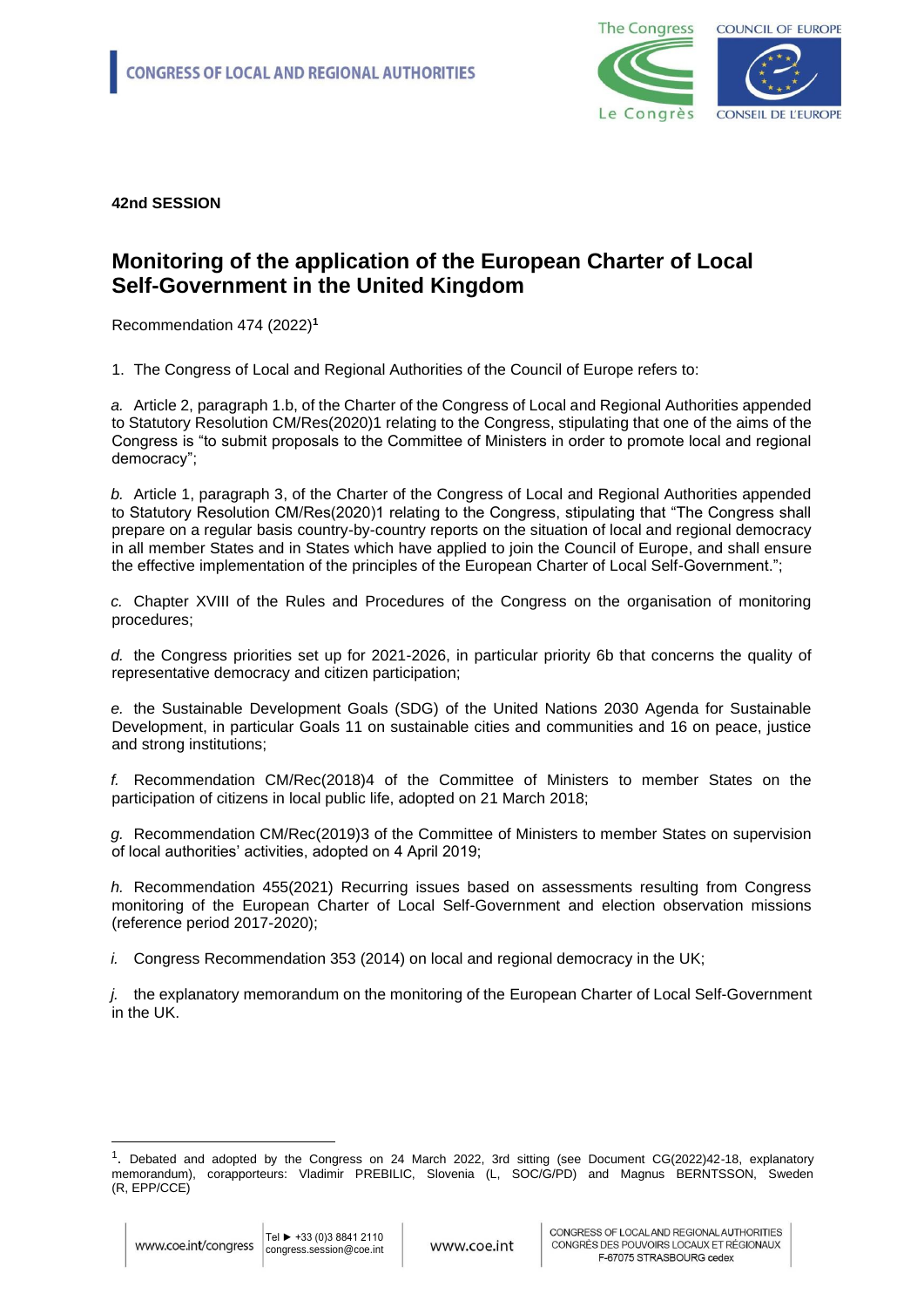2. The Congress points out that:

*a.* The United Kingdom (UK) joined the Council of Europe on 5 May 1949, signed the European Charter of Local Self Government (ETS No. 122, hereinafter "the Charter") on 3 June 1997 and ratified it on 24 April 1998. It made a declaration to the effect that it intends to confine its scope to the following categories of authorities: in England, county councils, district councils and London borough councils and the Council of the Isles of Scilly; in Wales, to all councils constituted under Section 2 of the Local Government (Wales) Act 1994 and in Scotland, to all councils constituted under Section 2 of the Local Government (Scotland) Act 1994. The Charter entered into force in the UK on 1 August 1998;

*b.* The UK has signed but not ratified the Additional Protocol to the European Charter of Local Self-Government on the right to participate in the affairs of a local authority (CETS No. 207);

*c.* The Committee on the Honouring of Obligations and Commitments by Member States of the European Charter of Local Self-Government (hereinafter referred to as Monitoring Committee) decided to examine the situation of local and regional democracy in the UK in the light of the Charter. It entrusted Vladimir PREBILIC, Slovenia (L, SOC/G/PD) and Magnus BERNTSSON, Sweden (R, EPP/CCE), with the task of preparing and submitting to the Congress a report on the monitoring of the application of the European Charter of Local Self-Government in the UK;

*d.* The remote monitoring meetings took place from 21 to 23 June 2021. On this occasion, the Congress delegation met the representatives of various institutions at all levels of government. The detailed programme of the meetings is appended to the explanatory memorandum;

*e.* The UK being made up of four nations which retain territorial and cultural distinctions of their own, the recommendations will be addressed to the UK as a CoE member State, but the implementation thereof will be subject to the powers and responsibilities of the UK and of the devolved administrations of Scotland, Wales and Northern Ireland according to the distribution of competences regarding local government.

3. The co-rapporteurs wish to thank the Permanent Representation of the UK to the Council of Europe and all those whom they met during the visit.

4. The Congress notes with satisfaction that in the UK:

*a.* The adoption of the Cities and Local Government Devolution Act 2016 has empowered the Secretary of State to introduce directly elected mayors for English regions comprised of two or more councils;

*b.* The UK Government has committed to publishing a Levelling Up White Paper that would focus its new investment programmes on local partners and communities across the UK to face common challenges shared by them;

*c.* a legislative initiative has been taken by the Scottish Parliament to incorporate the European Charter of Local Self-Government into Scottish law.

5. The Congress notes, however, that several shortcomings raised in its Recommendation 353(2014) have yet to be addressed and expresses its concerns on the following issues:

*a.* the principle of local self-government is not explicitly recognised in the UK's domestic legislation to be fully respected in practice;

*b.* although local authorities have general competences set out in law, their capacity to perform local tasks effectively is limited in practice due to the overregulation that narrows local scope of action, a rather heavy supervision by higher-level authorities and significant local government dependence on national funding;

*c.* administrative supervision over local authorities' tasks is being exercised with regard to expediency and in practice does not always respect the principle of proportionality;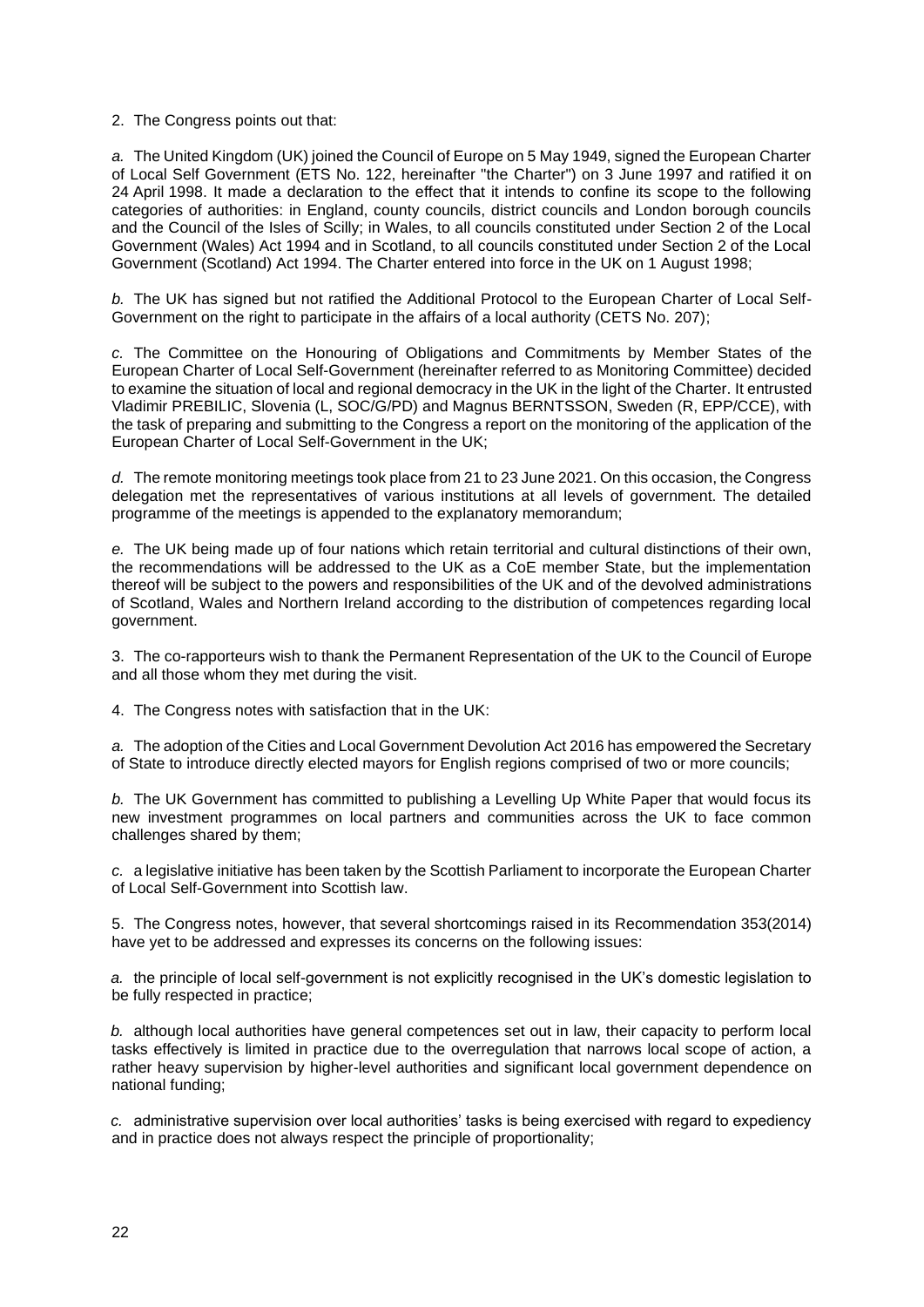*d.* local authorities are limited in their ability to raise and spend financial resources freely and lack adequate and commensurate funding. Central government has significant oversight in how local authorities are funded and how these funds are spent, and the financial equalisation mechanism is not sufficiently transparent and predictable;

*e.* the practice of consultation on financial resources does not fully satisfy the requirements of Article 9.6 as regards the manner in which such consultation is conducted;

*f.* local authorities do not have a legal possibility to protect the right to local self-government to satisfy the requirements of Article 11 read in conjunction with Article 2.

6. the declaration made by the UK Government at the time of ratification of the Charter confining it to certain categories of local authorities has not been updated given present-day realities. The Charter does not apply to the Greater London Authority and local authorities in Northern Ireland. Considering the foregoing, the Congress requests that the Committee of Ministers invite the UK authorities to:

*a.* explore all possible legal venues in order to recognise the principle of local self-government in domestic law;

*b.* initiate a reform of the system of local government funding to bring the situation in conformity with Article 9. The reform should, inter alia, aim to incorporate the principles of adequacy and commensurability of local financial resources into law, ensure their application in practice, and provide more room to local authorities to decide on spending priorities;

*c.* enhance local authorities' fiscal capacity to allow the costs of service delivery to be met and render local authorities' finances more buoyant;

*d.* guarantee that consultation on local funding take place in a timely manner before a final decision is made and local authorities have sufficient time and possibilities to contribute meaningfully to the consultation process;

*e.* ensure that the administrative supervision over local authorities is limited to the control of legality that keeps the intervention in proportion to the importance of the interests that it intends to protect;

*f.* take appropriate legal measures to make the Charter a judicially enforceable legal instrument so that local authorities can have recourse to a judicial remedy in order to secure free exercise of their powers and respect for such principles of local self-government as provided in Article 11 read in conjunction with Article 2;

*g.* reconsider the UK declaration made on 14 April 1998 on the scope of the Charter in the light of the categories of authority currently in place and extend its application to the Greater London Authority and local authorities in Northern Ireland;

*h.* ratify the Additional Protocol to the European Charter of Local Self-Government on the right to participate in the affairs of a local authority (CETS No. 207).

7. The Congress calls on the Committee of Ministers and the Parliamentary Assembly of the Council of Europe to take account of this recommendation on the monitoring of the European Charter of Local Self-Government in the UK and the accompanying explanatory memorandum in their activities relating to this member State.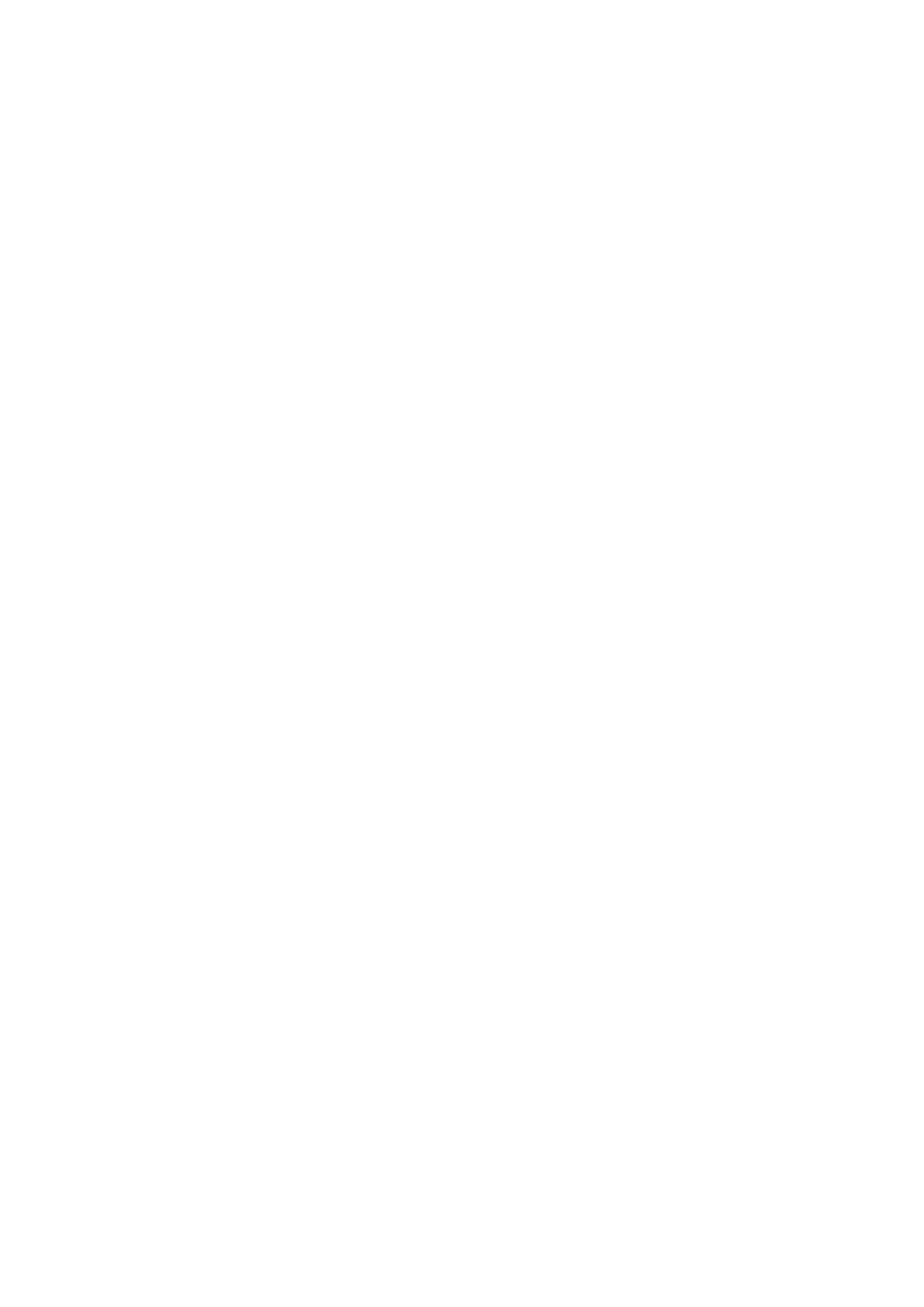

## **Report on local and regional elections in Denmark (16 November 2021)**

Recommendation 475 (2022)<sup>1</sup>

1. Following the invitation by national associations of Danish regions and municipalities, dated 10 September 2021, to observe the local and regional elections scheduled for 16 November 2021 in Denmark, the Congress of Local and Regional Authorities refers to:

*a.* Article 1, paragraph 2 of the Committee of Ministers' Statutory Resolution CM/Res(2020)1 on the Congress of Local and Regional Authorities of the Council of Europe;

*b.* the principles laid down in the European Charter of Local Self-Government (ETS No. 122) which was ratified by Denmark on 3 February 1988;

*c.* Chapter XIX of the Rules and Procedures on the practical organisation of election observation missions;

2. The Congress reiterates the fact that genuinely democratic local and regional elections are part of a process to establish and maintain democratic governance and that observation of grassroots elections is a key element in the Congress' role as guardian of democracy at local and regional level.

3. The Congress welcomes the fact that despite the deteriorating situation related to Covid-19, the preparations for local and regional elections were conducted efficiently by a highly decentralised election administration.

4. The Congress observed generally well-administered, transparent and orderly elections with a high level of public trust in the electoral administration and high turnout which is the prime feature of the vivid democracy in Denmark.

5. At the same time, the Congress regrets that hate speech and fake news on the Internet had a negative affect on the overal tone of the election campaign.

6. The Congress is also concerned about the lack of transparency of the campaign finance resulting from the overall under-regulation of the party and campaign financing.

7. In light of the above, the Congress invites the authorities of Denmark in particular, to:

*a*. strengthen the regulatory framework ensuring transparency and accountability of campaign and party finances in line with pertinent GRECO recommendations, in particular with regard to non-anonymous party donations which are currently unlimited;

*b*. introduce legislative provisions for the accreditation of international election observers in order to formally acknowledge the role of independent election observation;

*c*. introduce effective measures to fight hate speech and fake news online during election campaigns;

<sup>1</sup> . Debated and adopted by the Congress on 24 March 2022, 3rd sitting (see Document CG(2022)42-17, explanatory memorandum), rapporteur: Gunn Marit HELGESEN, Norway (R, EPP/CCE).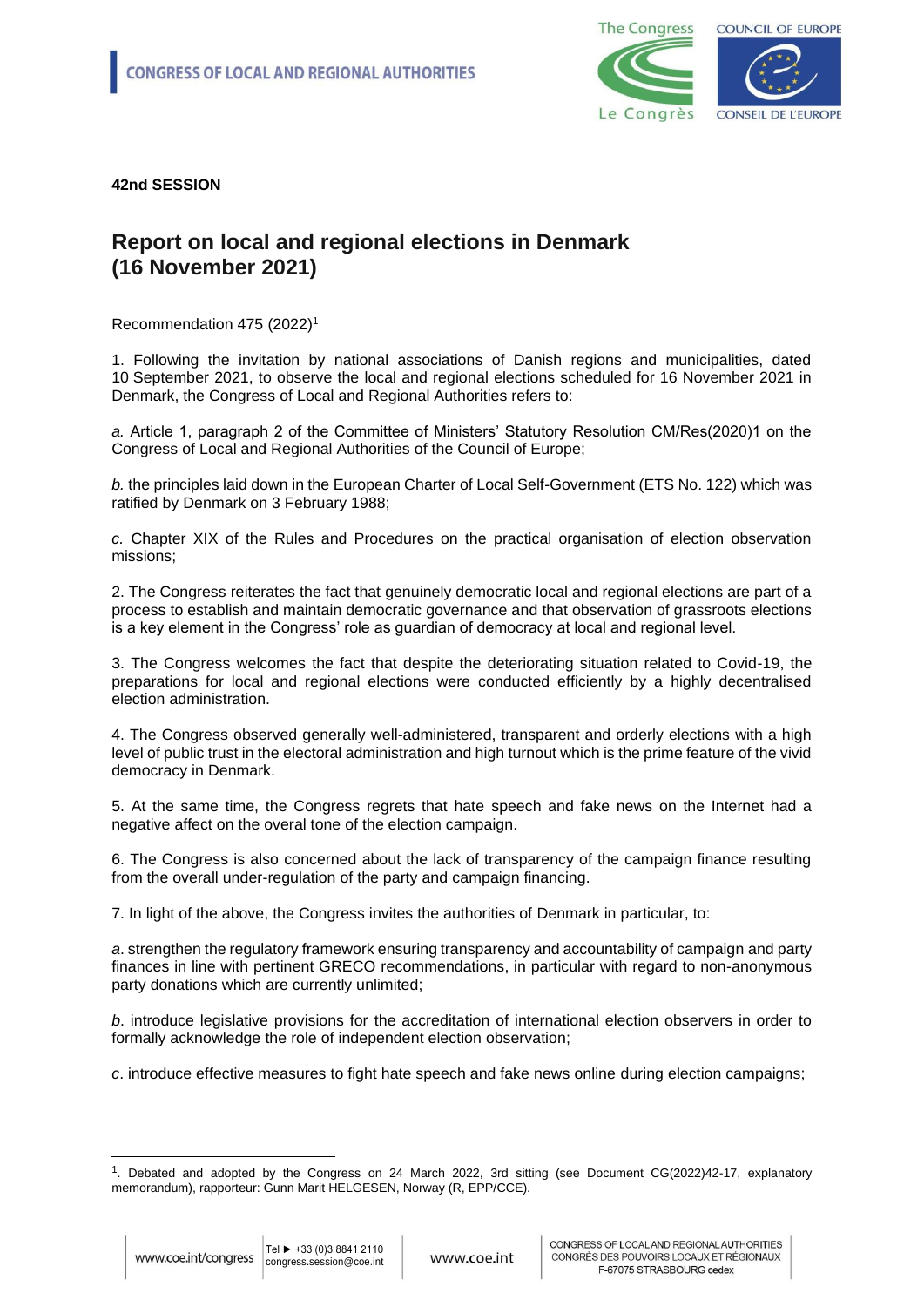*d*. consider revising regulations regarding the involvement as poll workers of incumbents/candidates running in elections in Election Day procedures in their own polling station.

8. The Congress calls on the Committee of Ministers, the Parliamentary Assembly and other relevant institutions of the Council of Europe to take account of this recommendation regarding the 2021 local and regional elections in Denmark and of the explanatory memorandum in their activities relating to this member State.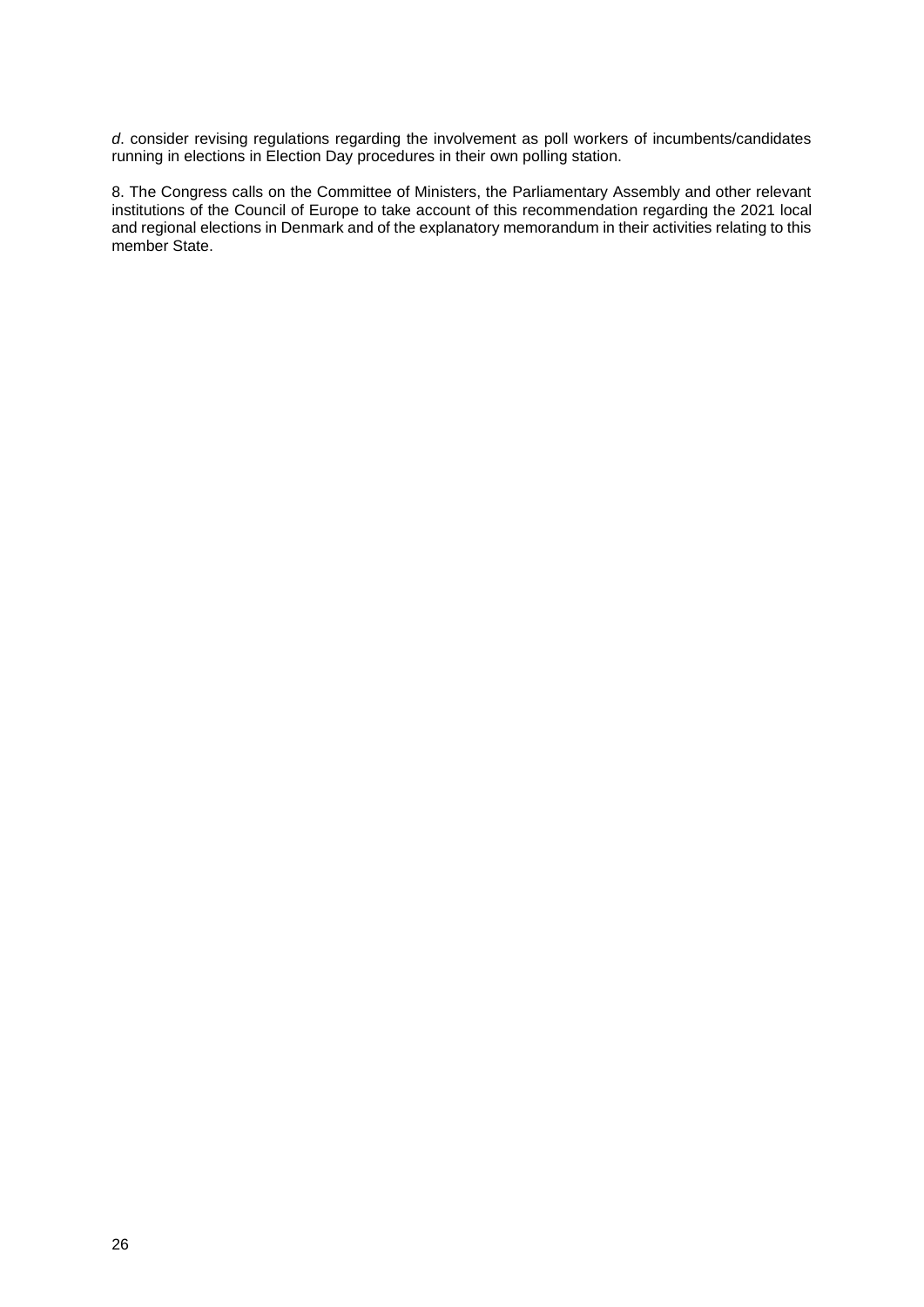

### **The situation of independent candidates and the opposition in local and regional elections**

Recommendation 476 (2022)<sup>1</sup>

1. The Congress of Local and Regional Authorities of the Council of Europe refers to:

*a*. the European Charter of Local Self-Government (ETS No. 122, 1985) and its Additional Protocol on the right to participate in the affairs of a local authority (ETS No. 207, 2009);

*b*. the International Covenant on Civil and Political Rights (ICCPR 1966) and the ICCPR General Comment No. 25 (1996);

*c.* the Document of the Copenhagen Meeting of the Conference on the Human Dimension of the CSCE (OSCE Copenhagen Document 1990);

*d*. Recommendation 375 (2015) of the Congress of Local and Regional Authorities on Criteria for standing in local and regional elections adopted on 26 March 2015;

*e.* Recommendation 455 (2021) of the Congress of Local and Regional Authorities on Recurring issues based on assessments resulting from Congress monitoring of the European Charter of Local Self-Government and election observation missions (reference period 2017-2020) adopted on 17 June 2021;

*f*. the Venice Commission Code of Good Practice in Electoral Matters (2002);

*g*. the Venice Commission and OSCE/ODIHR Joint Guidelines on Political Party Regulation (2020);

*h*. the Priorities of the Congress for 2021-2026: Priority 6. b. Democratic societies: quality of representative democracy and citizen participation: The quality of democratic governance for the benefit of the citizen must be improved;

*i*. UN Sustainable Development Goal 16: Peace, Justice and Strong Institutions; Target 16.7: Ensure responsive, inclusive, participatory and representative decision-making at all levels.

2. The Congress points out that:

*a*. with the overall nature of party politics changing, a number of European countries experience a rise of independent candidates running in local and regional elections. This trend has been accelerated by social media contributing to more candidate-centred campaigns, in particular during local and regional elections where independents have better chances to compete with political parties. The reduced importance of party machineries in campaigns coupled with an increasing personalisation of politics have placed independent candidates on a more equal footing with party candidates. As a result, independents become important game changers, destabilising existing patterns of political competition and boosting electoral turnout by filling gaps in representation;

<sup>&</sup>lt;sup>1</sup>. Debated and adopted by the Congress on 23 March 2022, 2nd sitting (see Document [CG\(2022\)42-13,](https://search.coe.int/congress/pages/result_details.aspx?objectid=0900001680a5ae6f) explanatory memorandum), rapporteur: Vladimir PREBILIC, Slovenia (L, SOC/G/PD).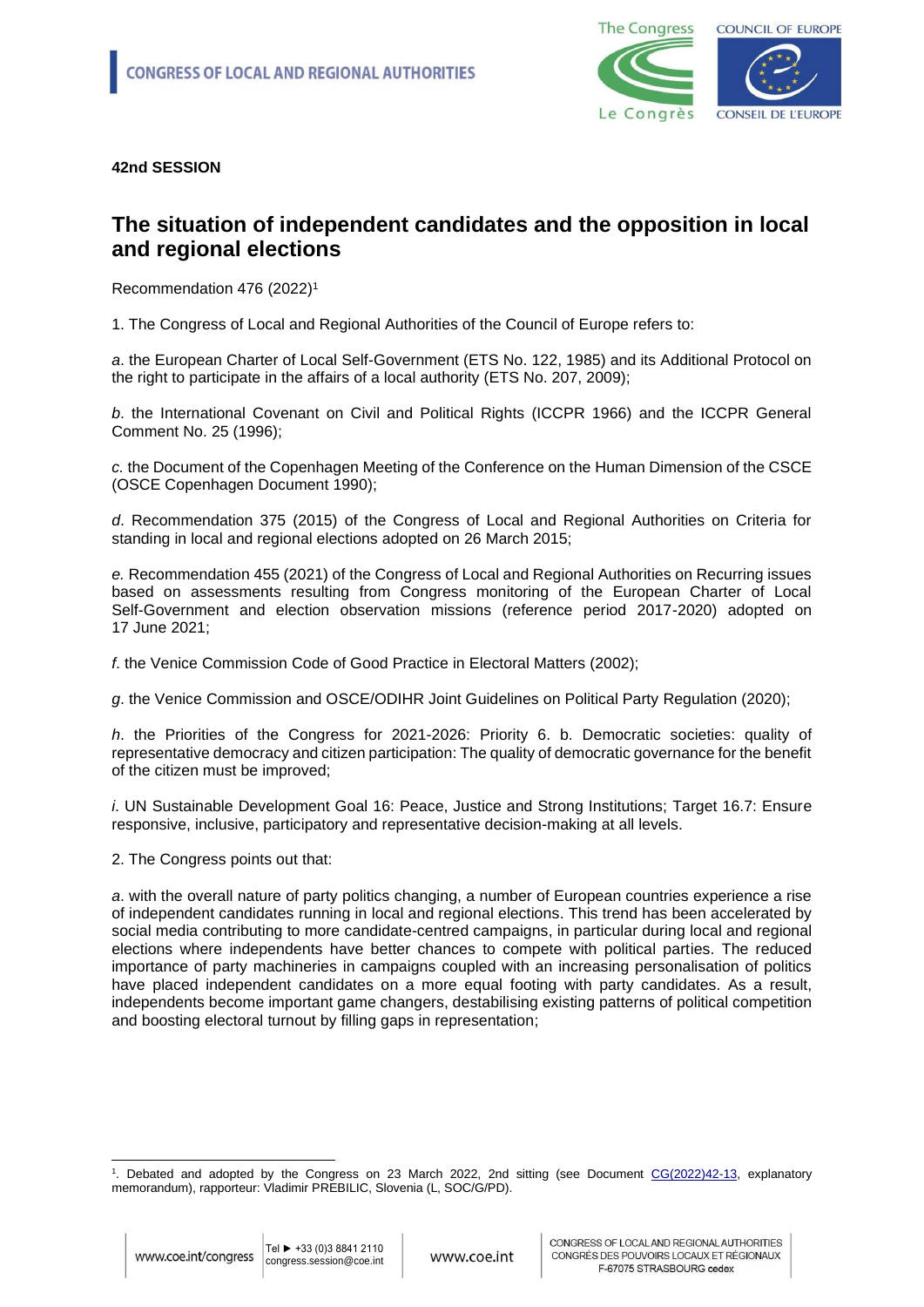*b*. this trend is conducive to political pluralism at the local and regional level, allowing a variety of political actors to seek and obtain elected mandates and promote a diversity of political viewpoints. In this sense, independents represent an important alternative to political parties by being a significant element of the political identity of territorial communities. The role of independent candidates is also vital in view of increasing disenchantment with party politics and lacking internal democracy within political parties. The proximity to local issues and lesser importance of ideological lines make independent candidates relevant political actors. Independents are an invaluable element of local and regional electoral races, contributing to genuine political pluralism on the grassroot level;

*c*. against this background, many Council of Europe Member States have adopted regulatory frameworks and electoral rules that provide for more possibilities for independents, especially in local and regional elections where the grassroots demand is strongest. This is in line with international standards which provide a framework for electoral participation of independent candidates. Yet, with increasing importance, independent candidates also face obstacles to their participation due to administrative or legal impediments affecting registration, campaigning, or access to the media. In some member States, the worsening situation of independents is part of the overall trend of shrinking space for political opposition as such. However, in accordance with international electoral standards, all candidates should be able to stand in elections according to the same conditions, without pressure and discrimination.

3. In light of the foregoing, the Congress invites the Committee of Ministers to call on member States to:

*a*. address the issue that independent candidates as well as candidates from the opposition in general often face undue impediments to their participation in local and regional elections at different stages of the electoral process, before elections, on election day and in the post-election period;

*b*. create conditions for independent candidates to run in local and regional elections on an equal basis with candidates from political parties, without undue obstacles and discrimination, by bringing the regulatory frameworks and electoral rules in line with existing international standards and best practices, in particular as defined by the Paragraph 7.5 of the 1990 OSCE Copenhagen Document and the Venice Commission Code of Good Practice in Electoral Matters;

*c.* explore ways of fostering political pluralism during local and regional elections by promoting participation of independent candidates and by facilitating participation of candidates representing opposition views in general.

4. The Congress calls on the Committee of Ministers, the Parliamentary Assembly and other relevant institutions of the Council of Europe to take account of this recommendation and of the accompanying explanatory memorandum in their activities relating to member States.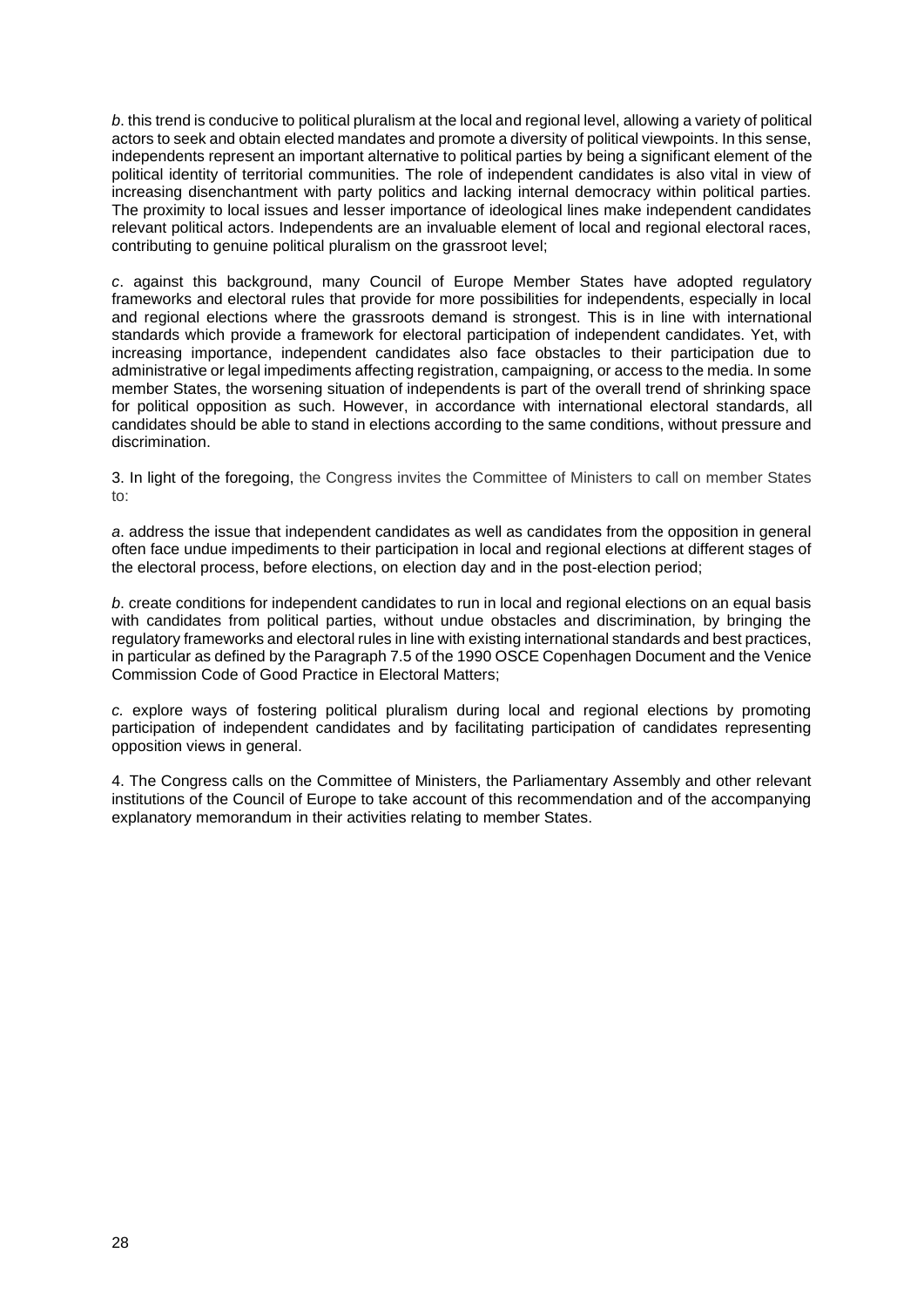

# **Report on local elections in Georgia (2 October 2021)**

Recommendation 477 (2022)<sup>1</sup>

1. Following the invitation by the authorities of Georgia, dated 3 August 2021, to observe local elections held in the country on 2 October 2021, the Congress of Local and Regional Authorities refers to:

*a.* Article 1, paragraph 2 of the Committee of Ministers' Statutory Resolution CM/Res (2020)1 on the Congress of Local and Regional Authorities of the Council of Europe;

*b.* the principles laid down in the European Charter of Local Self-Government (ETS No. 122) which was ratified by Georgia on 8 December 2004;

*c.* Chapter XIX of the Rules and Procedures on the practical organisation of election observation missions.

2. The Congress reiterates the fact that genuinely democratic local and regional elections are part of a process to establish and maintain democratic governance and that observation of grassroots elections is a key element in the Congress' role as guardian of democracy at local and regional level.

3. The Congress is pleased that, overall, the legal framework is conducive to holding democratic elections, although the election legislation remains unnecessarily complex and excessively regulates many aspects of the process.

4. It welcomes the fact that, in spite of controversies and highly polarised atmosphere during the election campaign, the Election Day was generally calm, orderly, transparent, and well organised, despite some local incidents and isolated irregularities.

5. At the same time, the Congress regrets that the local elections were marked by allegations of intimidation, vote-buying, pressure on candidates and voters, and an unlevel playing field, emanating from the dominance of the ruling party which largely benefited from the advantage of incumbency.

6. It is regrettable that due to the protracted political crisis the local elections were excessively focused upon national political issues, thus representing a missed opportunity for the local democracy in Georgia.

7. The Congress welcomes new regulations aimed to increase the number of women in local politics which were, however, not always applied by the political parties in line with the spirit of the law resulting in a reduced number of elected female candidates.

<sup>1</sup> . Debated and approved by the Chamber of Local Authorities on 23 March 2022 and adopted by the Congress on 23 March 2022, 2nd sitting (see Document [CPL\(2022\)42-02](https://search.coe.int/congress/pages/result_details.aspx?objectid=0900001680a5afe0)*,* explanatory memorandum), rapporteur: David ERAY, Switzerland (R, EPP/CCE).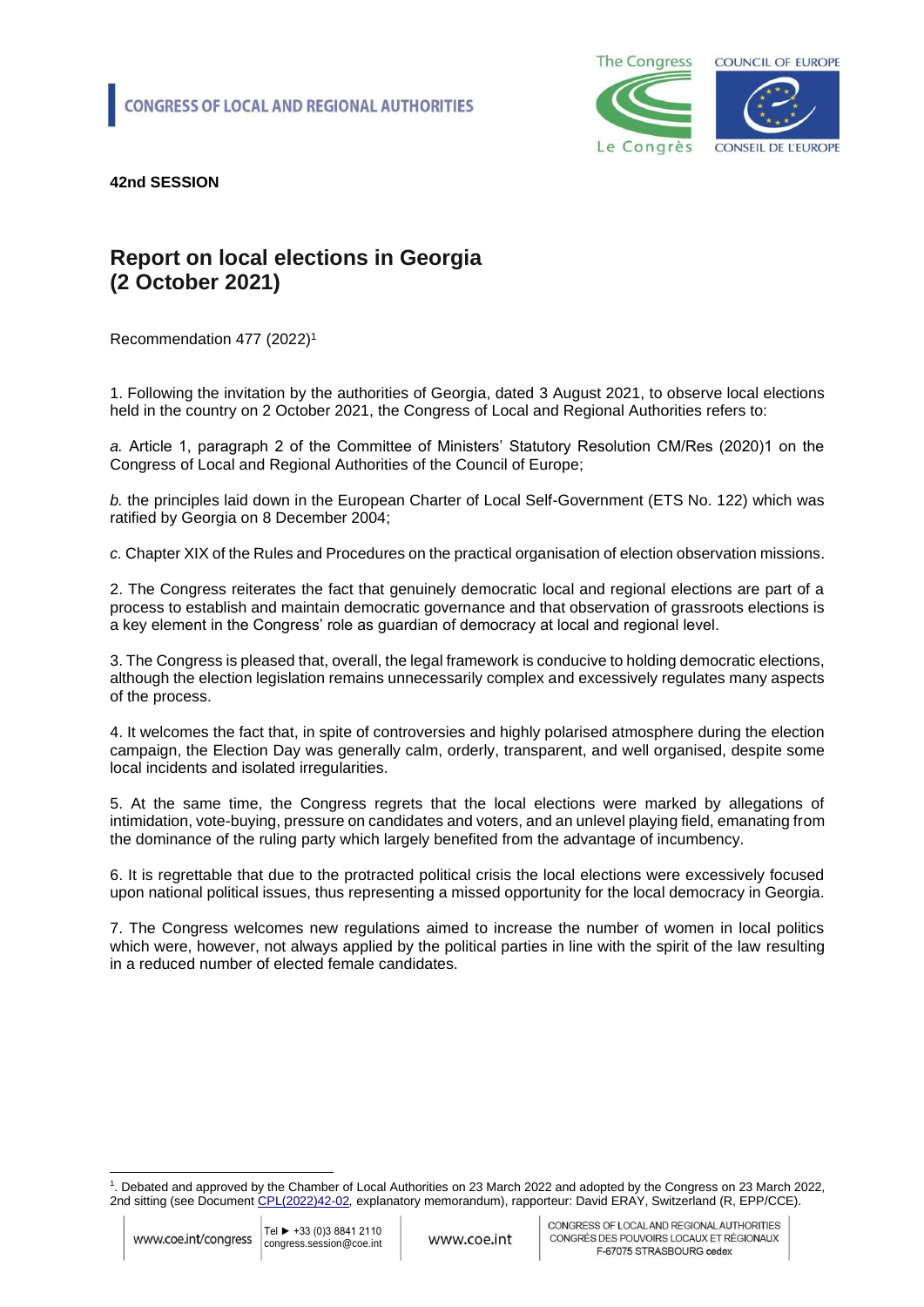8. In light of the above, the Congress invites the authorities of Georgia, in particular, to:

*a.* adopt additional legislative measures and step-up the effectiveness of existing legal provisions to prevent misuse of administrative resources in order to ensure a level playing field in elections;

*b.* introduce effective measures to fight hate speech and fake news online as a means to decrease polarisation of election campaigns;

*c.* strengthen existing provisions to increase participation of women in local politics, and ensure their effective implementation;

*d.* consider introducing provisions to prevent the practice of representatives of election observation organisations acting, de facto, as party supporters;

*e.* strengthen the regulatory framework ensuring transparency and accountability of campaign finances.

9. The Congress calls on the Committee of Ministers, the Parliamentary Assembly and other relevant institutions of the Council of Europe to take account of this Recommendation regarding the 2021 local elections in Georgia and of the explanatory memorandum in their activities relating to this member State.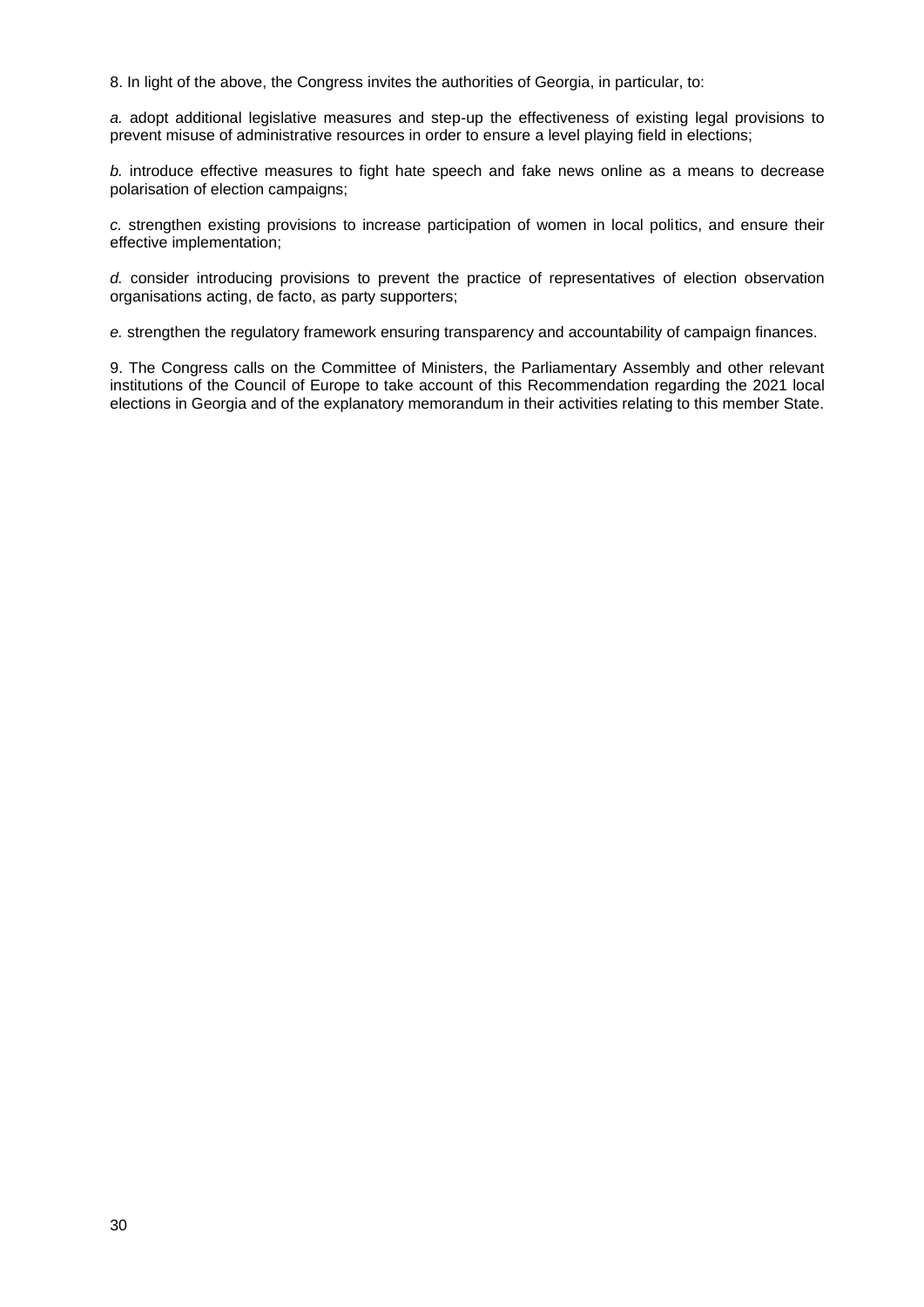

# **Verification of new members' credentials**

Resolution 477 (2022)<sup>1</sup>

The Congress,

1. In accordance with the provisions of Article 7 of the Congress Charter and Rule 6 of the Congress Rules and Procedures;

2. Recalling that 493 of the 592 members proposed by the authorities of the member States have already signed the Code of Conduct for Congress members and submitted the Declaration of Interests in accordance with the provisions of Rule 6 of the Rules and Procedures of the Congress;

3. Recalling that 20 seats are still vacant;

4. Recalling that the Russian Federation ceased to be a member of the Council of Europe in accordance with Article 8 of the Statute of the Council of Europe and Committee of Ministers Resolution CM/Res(2022)2;

5. Taking into account the opinion of the Bureau and of the rapporteurs responsible for the verification of the credentials of new members, concluding that the 46 proposed national delegations comply with the criteria of the Charter of the Congress of Local and Regional Authorities of the Council of Europe;

6. Approves the credentials of members of national delegations as set out in Document CG(2022)42-06 subject to the signature of the Code of Conduct and submission of the Declaration of Interests of Congress members;

7. Invites those members who have not yet done so to proceed without delay to sign the Code of Conduct and the Declaration of Interests of Congress members in accordance with the provisions of Rule 6 of the Rules and Procedures of the Congress;

8. Invites the authorities of the member States concerned to fill the vacant seats in accordance with the applicable provisions, as soon as possible.

<sup>1</sup> . Debated and adopted by the Congress on 22 March 2022, 1st sitting (see Document [CG\(2022\)42-02](https://rm.coe.int/verification-of-credentials/1680a5e827)*)*, co-rapporteurs: Xavier CADORET, France (L; SOC/G/PD) and Aleksandra MALETIC, Serbia (R,EPP/CCE).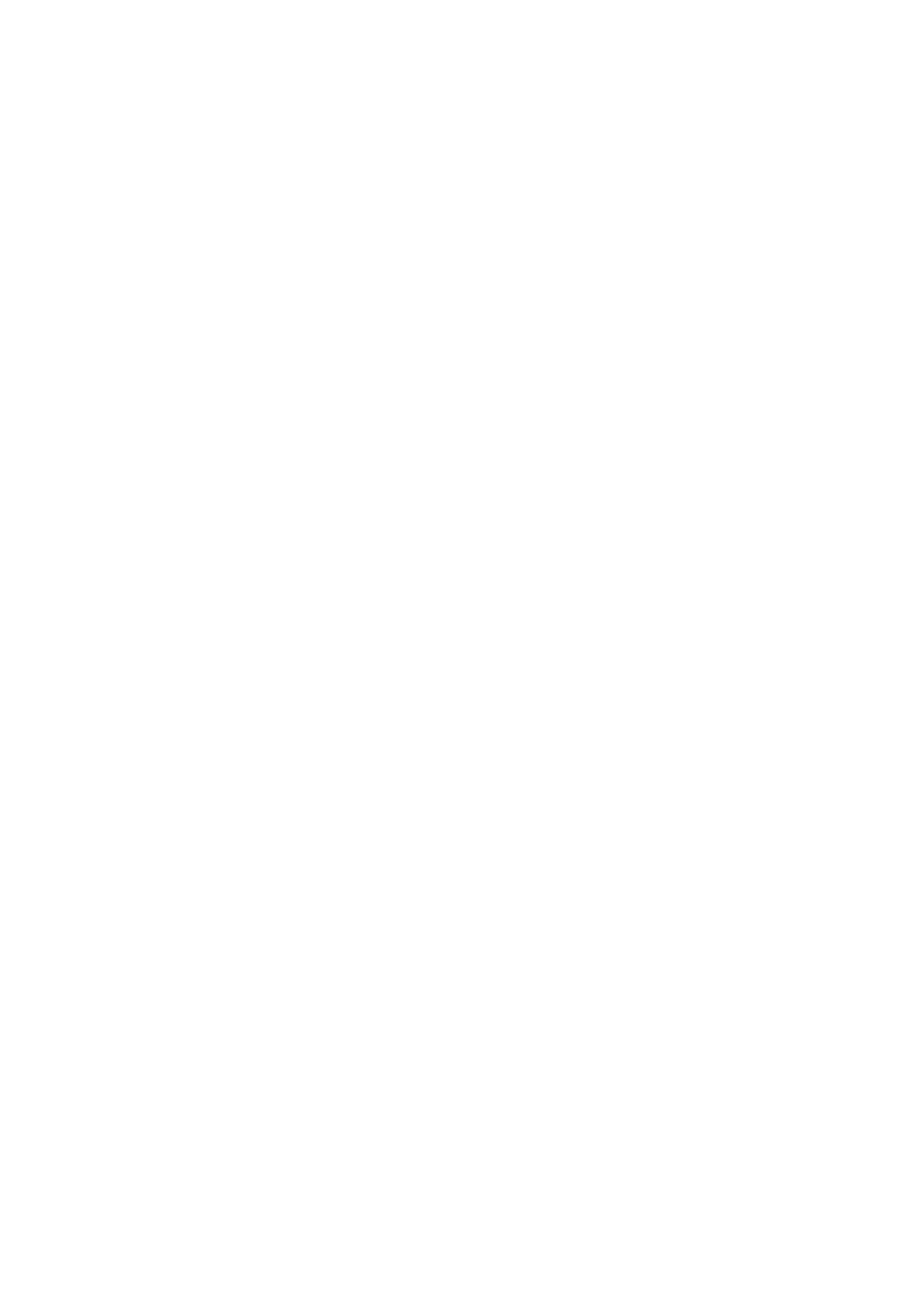

# **Children and sustainable cities: guidelines and booklet for local and regional authorities**

Resolution 478 (2022)<sup>1</sup>

The Congress of Local and Regional Authorities of the Council of Europe,

1. referring to *the* [United Nation's 2030 Agenda for Sustainable Development](https://www.un.org/sustainabledevelopment/development-agenda/) adopted by all 193 UN member states, the implementation of which requires substantial input from local and regional authorities and the engagement and cooperation of citizens;

2. considering the [Strategic Framework of the Council of Europe to strengthen and enhance references](https://rm.coe.int/0900001680a28b02)  [and links between the activities of the Council of Europe](https://rm.coe.int/0900001680a28b02) and specific sustainable development goals (SDGs);

3. referring to the [Council of Europe Strategy for the Rights of the Child \(2022-2027\)](https://search.coe.int/cm/pages/result_details.aspx?objectid=0900001680a5a064) and in particular to its strategic objective "Giving a voice to every child", which calls for the promotion of children's democratic engagement and their participation in decisions related to the environment at different levels of decision making;

4. bearing in mind the [Council of Europe Recommendation on the participation of children and young](https://rm.coe.int/168046c478)  [people under the age of 18](https://rm.coe.int/168046c478) as well as the [Council of Europe Handbook on children's participation "Listen](https://rm.coe.int/publication-handbook-on-children-s-participation-eng/1680a14539)  – Act – [Change"](https://rm.coe.int/publication-handbook-on-children-s-participation-eng/1680a14539), and acknowledging that hearing children's voices and taking their views into account is both a child's human right and an expression of democracy;

5. taking into account Congress priorities for 2021-2026 [\(Resolution 465\(2021, para.6\)\)](https://rm.coe.int/2021-2026-priorities-of-the-congress-of-local-and-regional-authorities/1680a1b0bd), which regard localising SDGs as a pillar of Congress action, particularly in the fields of participation, environmental issues and reducing inequalities in cities and regions;

6. having produced a child-friendly booklet "How to make your town a better place", with input from children, explaining how children can contribute to making their cities more sustainable and how they can work with their local elected representatives for this purpose;

7. having prepared "Guidelines for Local and Regional Authorities on Sustainable Development and Child Participation" which explain how to use the booklet in localising SDGs and are designed to help local and regional authorities in involving children in the achievement of the SDGs;

8. invites local and regional authorities to use the booklet and guidelines to:

*a.* raise awareness and educate children on the SDGs and help them understand how they can contribute to the implementation of the SDGs in their towns and cities;

*b.* create spaces for all children to participate in implementing the SDGs and develop working methods that take into account their needs and capacities;

<sup>1</sup> . Debated and adopted by the Congress on 23 March 2022, 2nd sitting (see Document CG(2022)42-10, explanatory memorandum), rapporteur Brigitte van den BERG, Netherlands (L, ILDG).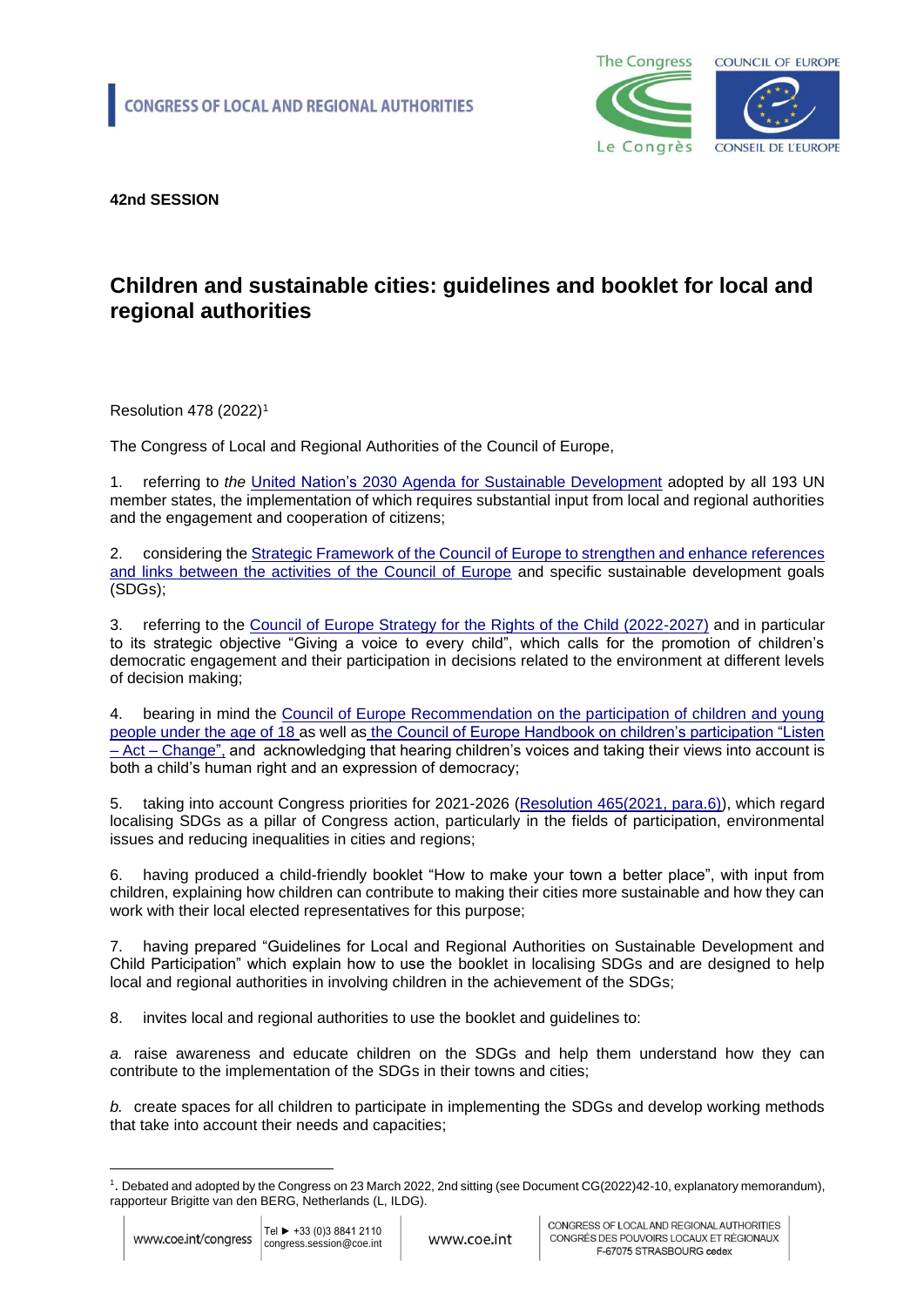*c.* gather children's ideas on the realisation of the SDGs in their towns and regions and integrate their input and perspectives when designing and implementing sustainability policies and actions;

9. encourages the associations of local and regional authorities in member States to translate, diffuse and promote the booklet and the guidelines widely through their networks.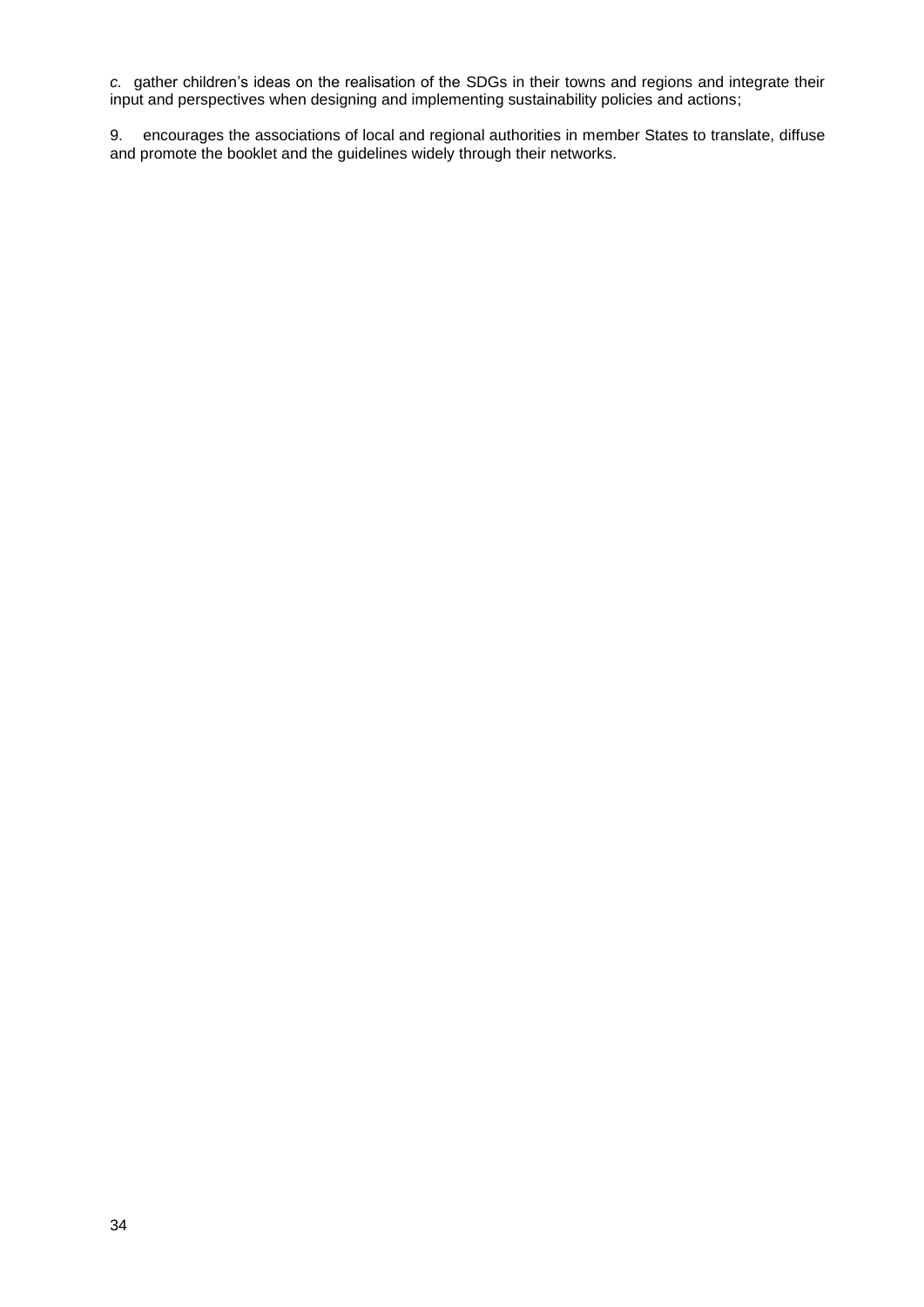

#### **Monitoring of the application of the European Charter of Local Self-Government in Turkey**

Resolution 479 (2022)**<sup>1</sup>**

1. The Congress of Local and Regional Authorities of the Council of Europe refers to:

*a.* Article 2, paragraph 1.b, of the Charter of the Congress of Local and Regional Authorities appended to Statutory Resolution CM/Res(2020)1, stipulating that one of the aims of the Congress is "to submit proposals to the Committee of Ministers in order to promote local and regional democracy";

*b.* Article 1, paragraph 2, of the Charter of the Congress of Local and Regional Authorities appended to Statutory Resolution CM/Res(2020)1, stipulating that "The Congress shall prepare on a regular basis country-by-country reports on the situation of local and regional democracy in all member States and in States which have applied to join the Council of Europe, and shall ensure the effective implementation of the principles of the European Charter of Local Self-Government."

*c.* Chapter XVIII of the Rules and Procedures of the Congress on the organisation of monitoring procedures;

*d.* Congress Recommendation 301(2011) on the situation of local and regional democracy in Turkey;

*e.* Congress Resolution 416(2017) and Recommendation 397(2017) on the Fact-finding mission on the situation of local elected representatives in Turkey;

*f.* Congress Resolution 450(2019) and Recommendation 439(2019) on the Local elections in Turkey and mayoral re-run in Istanbul (31 March and 23 June 2019);

*g.* the explanatory memorandum on the monitoring of the European Charter of Local Self-Government in Turkey;

*h.* the contemporary commentary on the explanatory report to the European Charter of Local Self-Government adopted by the Congress Statutory Forum on 7 December 2020;

*i.* the European Commission for Democracy Through Law (Venice Commission) opinion on the Replacement of Elected Candidates and Mayors in Turkey (CDL-AD(2020)011).

2. The Congress points out that:

*a.* Turkey signed the European Charter of Local Self-Government (ETS No. 122, hereinafter "the Charter") on 21 November 1988 and ratified it on 9 December 1992, with entry into force on 1 April 1993. In the course of ratification, Turkey declared itself not bound by Articles 4.6, 6.1, 7.3, 8.3, 9.4, 9.6, 9.7, 10.2, 10.3, 11;

<sup>1</sup> . Debated and adopted by the Congress on 23 March 2022, 2nd sitting (see Document CG(2022)42-14, explanatory memorandum), co-rapporteurs: Vladimir PREBILIC, Slovenia (L, SOC/G/PD) and David ERAY, Switzerland (R, EPP/CCE).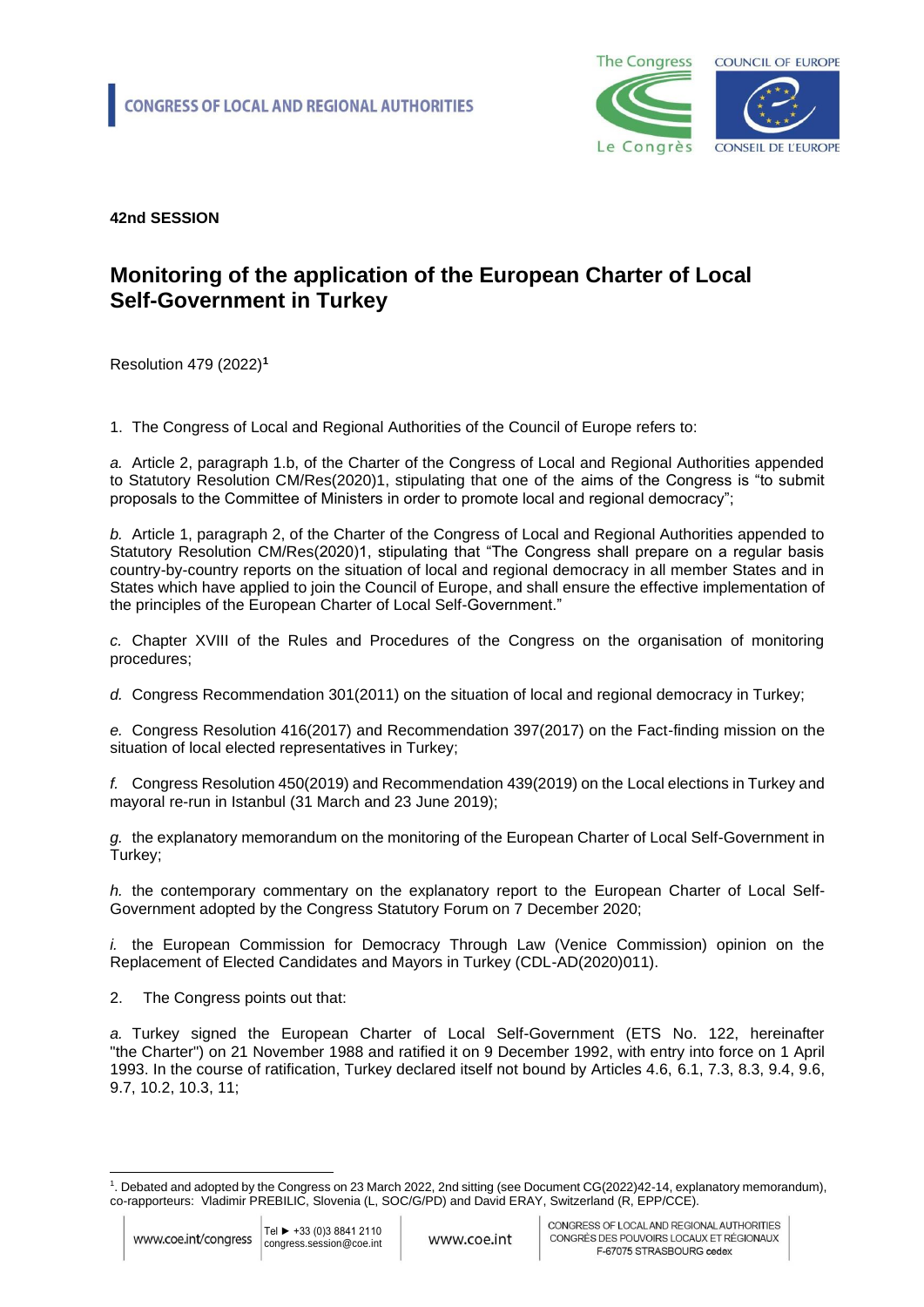*b.* The Committee on the Honouring of Obligations and Commitments by member States of the European Charter of Local Self-Government (hereinafter referred to as Monitoring Committee) instructed Mr Jakob WIENEN (Netherlands, EPP/CCE) as rapporteur on local democracy, and Ms Yoomi RENSTRÖM (Sweden, SOC/G/PD) as rapporteur on regional democracy, to prepare and submit a report on the monitoring of the European Charter of Local Self-Government in Turkey to the Congress. A two-part visit to Turkey was carried out by the Congress delegation, which was assisted by Prof. Angel M. MORENO, President of the Group of Independent Experts on the Charter and the Congress secretariat;

*c.* The monitoring visit took place from 1 to 4 October 2019 (first part of the visit) and from 11 to 13 November 2019 (second part of the visit). The report was adopted by the Monitoring Committee in February 2020. The draft recommendation and resolution could not be adopted by the Congress session due to the Covid-19 pandemic. In the meantime, both rapporteurs have left the Congress. Therefore, the Monitoring Committee appointed Vladimir PREBILIC, Slovenia (L, SOC/G/PD) and David ERAY, Switzerland (R, EPP/CCE) and instructed them to update the explanatory memorandum before its submission to the Congress at one of its sessions in 2022. To this end, a third part of the monitoring visit took place on 1 December 2021. In Turkey, the Congress delegations met representatives of various institutions at all levels of government as well as leaders of most relevant national parties, nongovernmental organisations and foreign diplomatic representatives. The detailed programmes of the three parts of the visit are appended to the report;

*d.* The co-rapporteurs wish to thank the Permanent Representation of the Republic of Turkey to the Council of Europe and all those whom they met during the visits for the information they provided and comments they made;

3. The Congress reiterates that member States of the Council of Europe that have signed and ratified the Charter have undertaken to comply with its provisions.

4. The Congress expresses concern regarding:

*a.* the small progress in implementing Congress Recommendation 397(2017) on the Fact-finding mission on the situation of local elected representatives in Turkey. The government continues to suspend mayors when a criminal investigation is opened against them (Article 7.1), on the grounds of an overly broad definition of "terrorism" in the anti-terror legislation, and to replace them by non-elected officials (Article 3.2) thus seriously undermining the democratic choice of Turkish citizens and impeding the proper functioning of local democracy in Turkey;

*b.* the provincial electoral administration's refusal, in violation of the principle of fairness in elections, to grant to several candidates who won the mayoral elections in some municipalities located in the southeast of Turkey the required certificate of elections (*mazbata*) which is a pre-requisite to entering the position of mayor (Article 3.2);

*c.* the governor's double function as a State agent and a chairman of the provincial executive committee which does not permit the necessary separation between the State and the local administration contrary to the spirit of the Charter (Article 3.2);

*d.* administrative tutelage over the activities and decisions of local authorities is still enshrined in the Constitution and applied in practice. The State overregulation and interventionism in planning decisions of local authorities take the form of the efficiency control over own tasks and responsibilities of local authorities and limit their capacity to enjoy full and exclusive powers (Articles 4.4, 8.2);

*e.* the lack of consultation of affected local authorities during the boundary changes enacted by legislation (Article 5) which also reflects the unsatisfactory level of communication and inter-governmental dialogue between the central government and local authorities in Turkey in general;

*f.* local governments have a limited capacity to determine the rate of local taxes (Art. 9.3), and a substantial proportion of local revenues (more than half) still comes from the State budget which generally limits the financial autonomy enjoyed by local authorities;

*g.* local authorities in the southeast of the country face additional pressures in delivering basic services such as housing, food and sanitation due to an unprecedented influx of refugees and asylum seekers.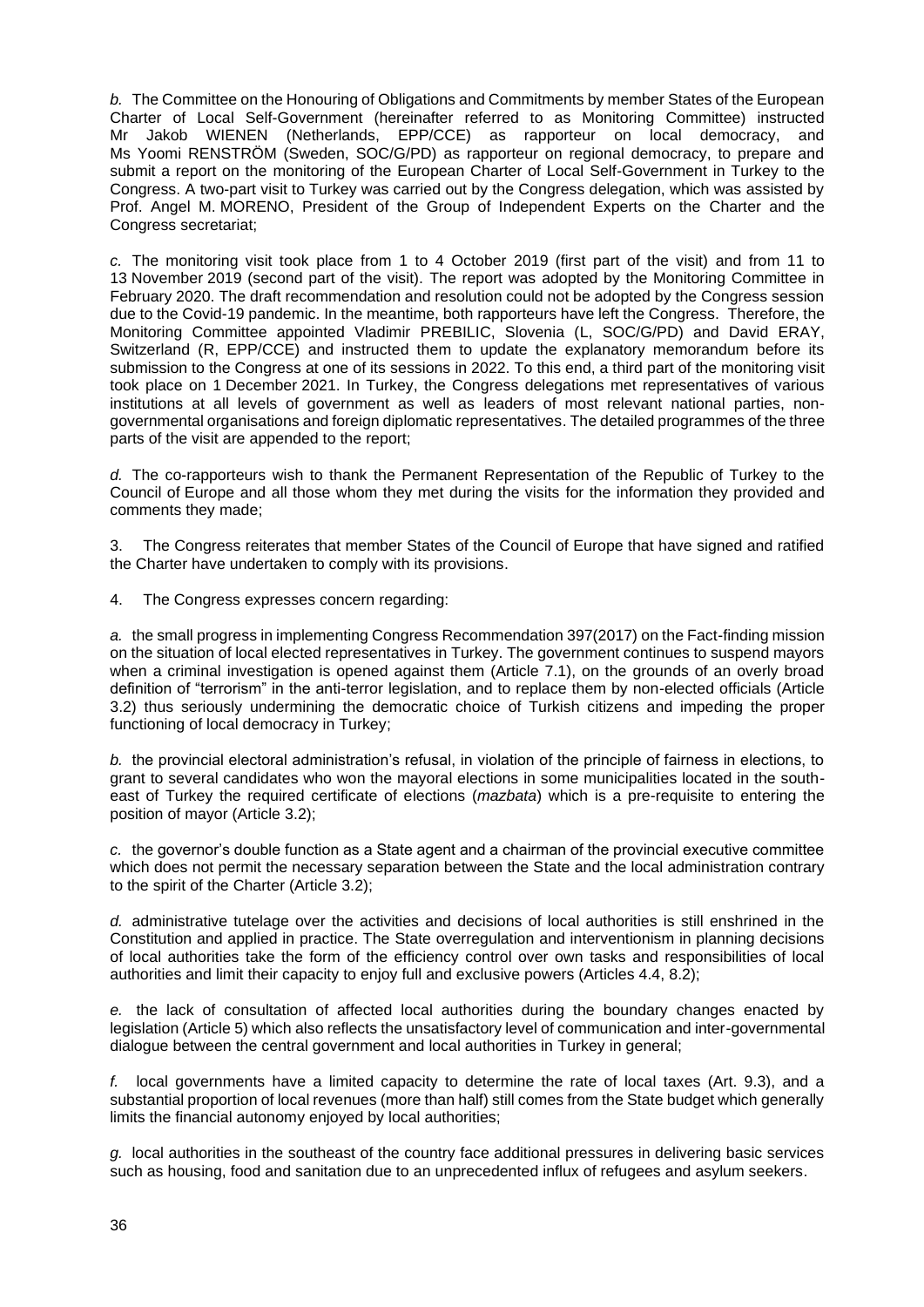5. In light of the foregoing, the Congress:

*a.* undertakes to strengthen its political dialogue with the Turkish national authorities as well as with the national delegation to the Congress and the Union of Municipalities of Turkey (UMT) with the aim of improving the situation of local democracy in the country in light of the provisions of the Charter;

*b.* invites the rapporteurs to update the Monitoring Committee regularly during its meetings on the latest developments as regard local and regional government in Turkey, and in particular, as regard the shortcomings identified in the recommendation and its explanatory memorandum.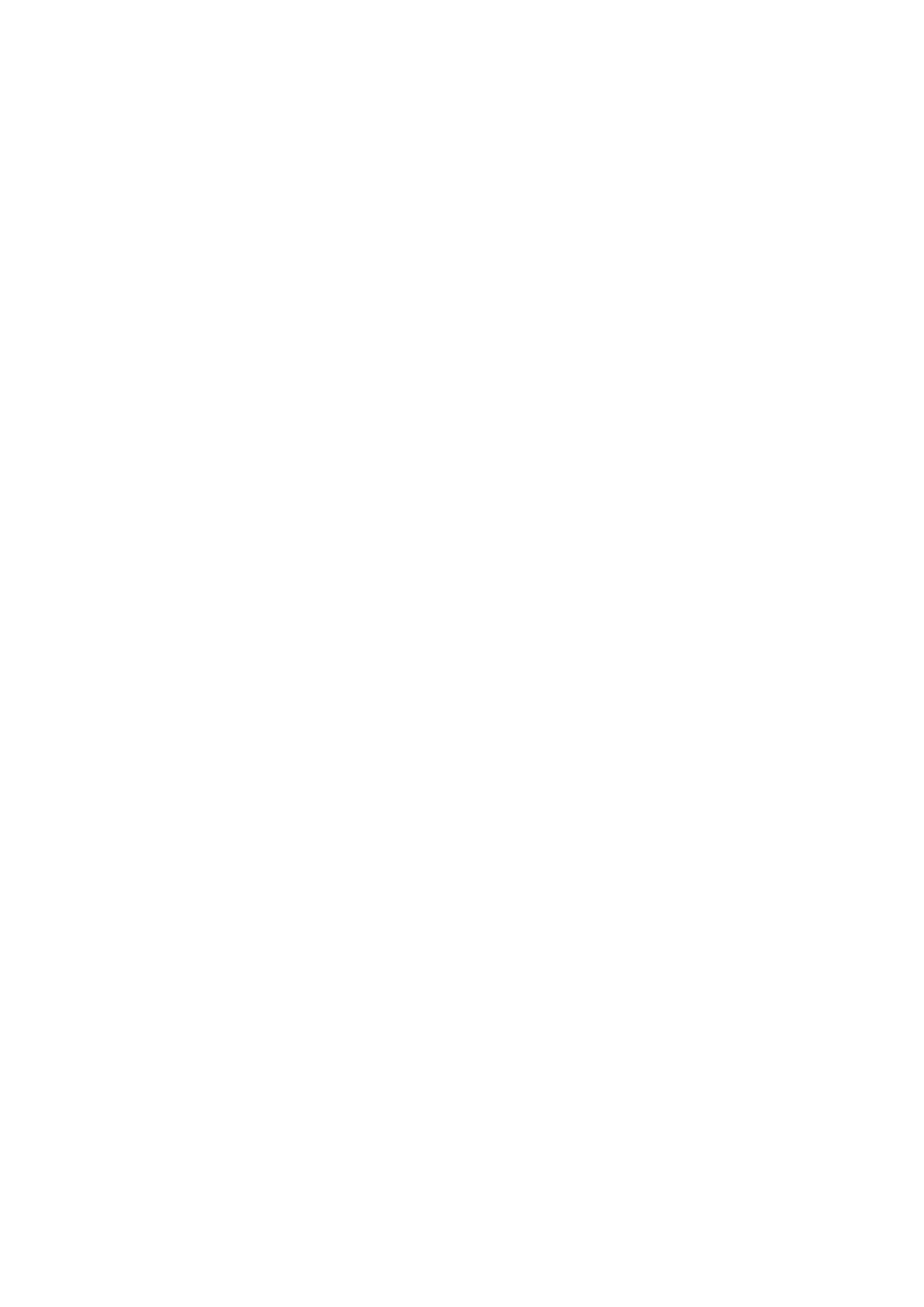

### **Beyond elections: The use of deliberative methods in European municipalities and regions**

Resolution 480 (2022)<sup>1</sup>

1. The Congress of Local and Regional Authorities of the Council of Europe (hereinafter "the Congress") refers to:

*a.* Article 3.2 of the European Charter of Local Self-Government (hereinafter "the Charter");

*b.* the Additional Protocol to the European Charter of Local Self-Government on the right to participate in the affairs of a local authority, in particular Article 2.2.ii.a;

*c.* the Priorities of the Congress 2021-2026, in particular Priority b: Democratic societies: quality of representative democracy and citizen participation;

*d.* Congress Resolution 326 (2011) on Citizen participation at local and regional level in Europe;

*e.* Congress Resolution 452 (2019) on the Revised Code of Good Practice for Civil Participation in the Decision-making Process;

*f.* the United Nations Agenda 2030 for Sustainable Development, in particular Goal 16: Promote peaceful and inclusive societies for sustainable development, provide access to justice for all and build effective, accountable and inclusive institutions at all levels.

2. The Congress points out that:

*a.* There has been a movement in recent years to innovate democracy and make it more resilient, especially in the face of increasing disenchantment with politics, electoral fatigue and declining confidence in the political system. The use of deliberative processes is part of this movement.

*b.* For good governance at local and regional level and for citizens to have greater trust in the democratic process, it is essential that citizens have access to direct and qualitative consultation methods linked to the policy-making process.

*c.* Representative democracy is the key mechanism whereby citizens can influence decision-making processes through universal suffrage. The push for deliberative methods is not aimed at replacing representative democracy in any way but is intended to be complementary, serving as a tool to enable local and regional representatives to effectively carry out the role to which they have been elected.

<sup>&</sup>lt;sup>1</sup>. Debated and adopted by the Congress on 23 March 2022, 2nd sitting (see Documen[t CG\(2022\)42-12](https://rm.coe.int/cg-2022-42-12-en-beyond-elections-the-use-of-deliberative-methods-in-e/1680a5b00d), explanatory memorandum), rapporteur: Karl-Heinz LAMBERTZ, Belgium (R, SOC/G/PD).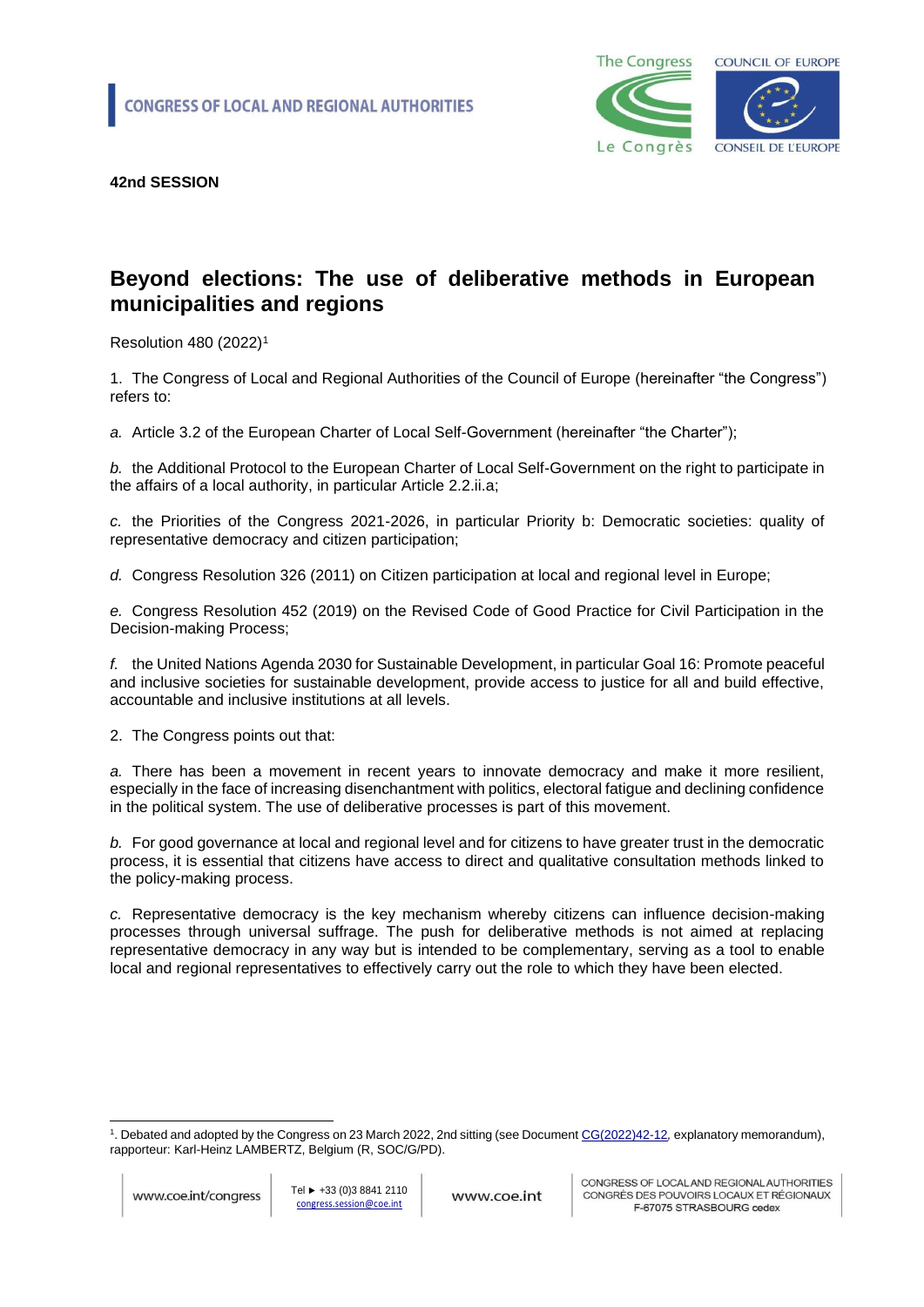*d.* Deliberative methods are used as valuable complements in the preparatory phase of the decisionmaking process, directly involving citizens in setting the agenda regarding thorny issues that are important for citizens' everyday lives. There have been several successful examples where citizens' assemblies have been used, on a temporary or permanent basis, to deal with fundamental and divisive issues ranging from constitutional and electoral reform to social policy questions. Local and regional authorities can have a leading role in strengthening or institutionalising deliberative processes.

3. In the light of the above, the Congress calls on the local and regional authorities of Council of Europe member States to:

*a.* consider implementing deliberative methods at local and/or regional levels;

*b.* identify specific issues in their municipalities or regions where deliberative mechanisms could help the decision-making process;

*c.* carefully plan the whole process, with the involvement of independent experts, and allocate the necessary time for citizens' deliberations;

*d.* in particular, ensure equal and fair criteria for the selection of participants;

*e.* analyse the possibility of strengthening the deliberative process by making it permanent or institutionalised;

*f.* to this end, underpin local and regional capacities to bear the financial cost that may be linked to deliberative democracy processes;

*g.* ensure an effective follow-up to such forms of participation, for example, by undertaking to systematically vote on the proposals made by citizens during the deliberative process;

*h.* pay attention to the good practice principles of deliberative democracy as described in this report;

*i.* promote the sharing of best practices of deliberative democracy;

*j.* establish mechanisms to facilitate and evaluate citizen participation at local and regional levels;

*k.* report regularly to the Congress on citizen participation and deliberative democracy initiatives in their municipalities and regions.

4. The Congress calls on the local and regional authorities and their national associations to take account of this resolution and the accompanying explanatory memorandum, on this specific issue.

5. The Congress asks its Monitoring Committee to take the present resolution into account in the monitoring activities on the application of the Charter.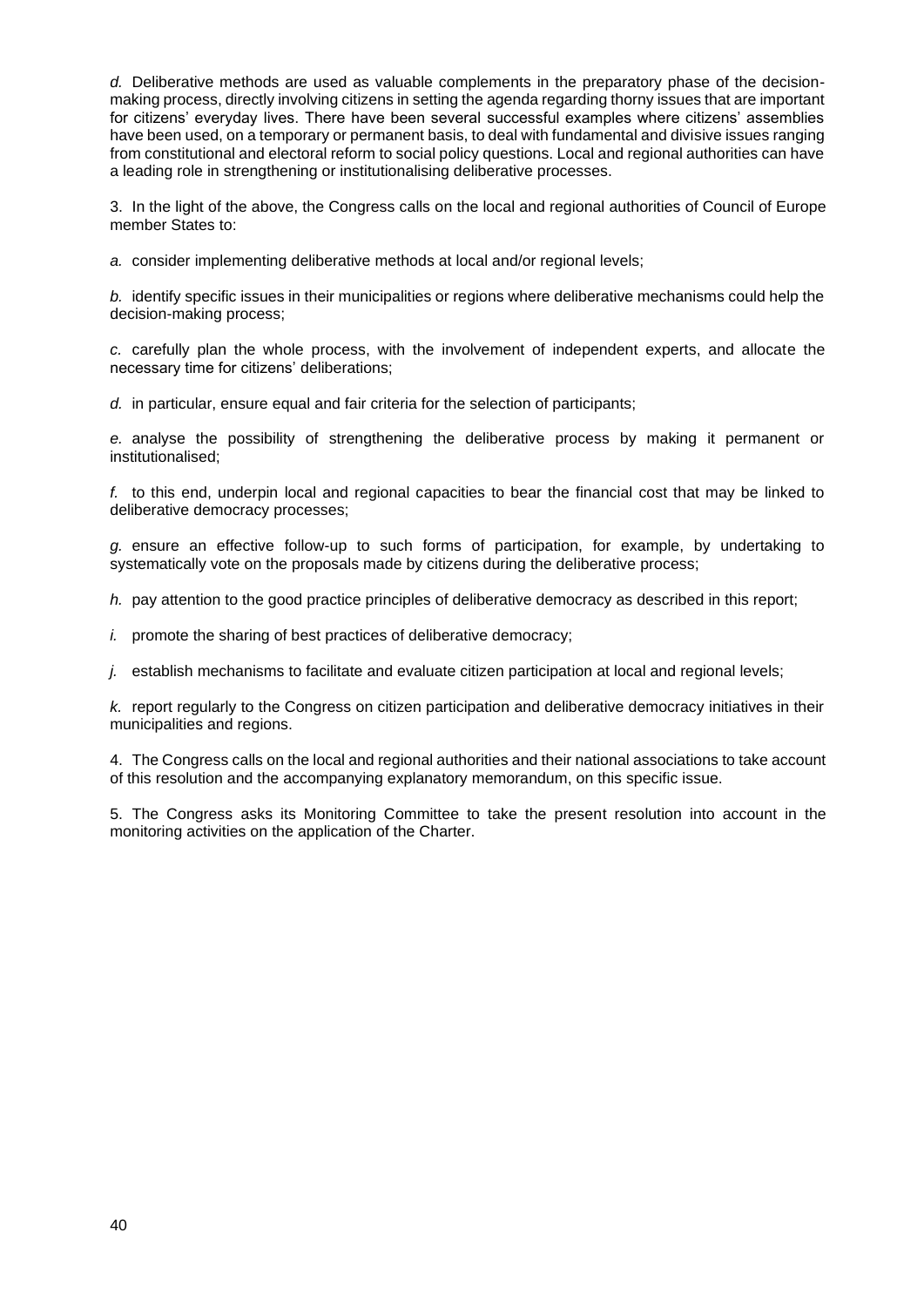

#### **The future of youth in rural areas: responsibilities of local and regional authorities**

Resolution 481 (2022)<sup>1</sup>

The Congress of Local and Regional Authorities of the Council of Europe,

1. Bearing in mind the 2003 Revised European Charter on the Participation of Young People in Local and Regional Life which called on local and regional authorities to pursue specific policies for youth in rural areas as well as Congress Recommendation [224 on \(2007\) "Ensuring the continuity of social](https://search.coe.int/congress/Pages/result_details.aspx?ObjectId=090000168071afe4)  [services in rural regions"](https://search.coe.int/congress/Pages/result_details.aspx?ObjectId=090000168071afe4) and Recommendation [252 \(2008\) "Services of General Interest in Rural Areas,](https://search.coe.int/congress/Pages/result_details.aspx?ObjectId=0900001680719a4f)  [a key factor in territorial cohesion policies"](https://search.coe.int/congress/Pages/result_details.aspx?ObjectId=0900001680719a4f)

2. Taking note of Resolution CM/Res(2020)2 of the Committee of Ministers on the Council of Europe youth sector strategy 2030 and the work done by the youth sector of the Council of Europe and by the Advisory Council on Youth (CCJ), with whom the Congress regularly cooperates to promote youth participation;

3. Recalling the United Nations Youth Strategy which identifies youth participation, access to education and health services, and economic empowerment in its priorities, and draws specific attention to the need to promote access to services for youth in rural areas;

4. Keeping in mind that UN Sustainable Development Goal SDG11 (Sustainable Cities and Communities) calls for the support of positive economic, social and environmental links between urban, peri-urban and rural areas and that by addressing the challenges faced by young people in rural areas, local and regional authorities can also contribute to achieving SDG3 (good health and well-being), SDG8 (decent work and economic growth), and SDG9 (industry, innovation and infrastructure);

5. Bearing in mind the current European Union Youth Strategy (2019-2027) which includes 'Moving Rural Youth Forward' as one of its goals, to ensure equality for young people in urban and rural settings;

6. Recalling the European Social Charter (ETS n° 163) and the responsibility of local and regional authorities to promote and protect their citizens' social rights, including those of young people living in rural areas;

7. Taking note that population movements towards urban centres linked to economic development leave rural areas deserted and impact service delivery;

8. Considering that young people in rural areas have to face specific challenges linked to their geography, ranging from access to education, housing, digital connectivity and public services to community and well-being, social isolation and participation in political and public life;

9. Acknowledging the positive contribution of intergenerational links to social cohesion in rural communities and underlining that such an intergenerational exchange can also benefit urban youth;

<sup>1</sup> . Debated and adopted by the Congress on 24 March 2022, 3rd sitting (see Document CG(2022)42-15, explanatory memorandum), co-rapporteurs James MOLONEY, Ireland (L, ILDG) , Aida JALILZADE, Azerbaijan (R, ECR).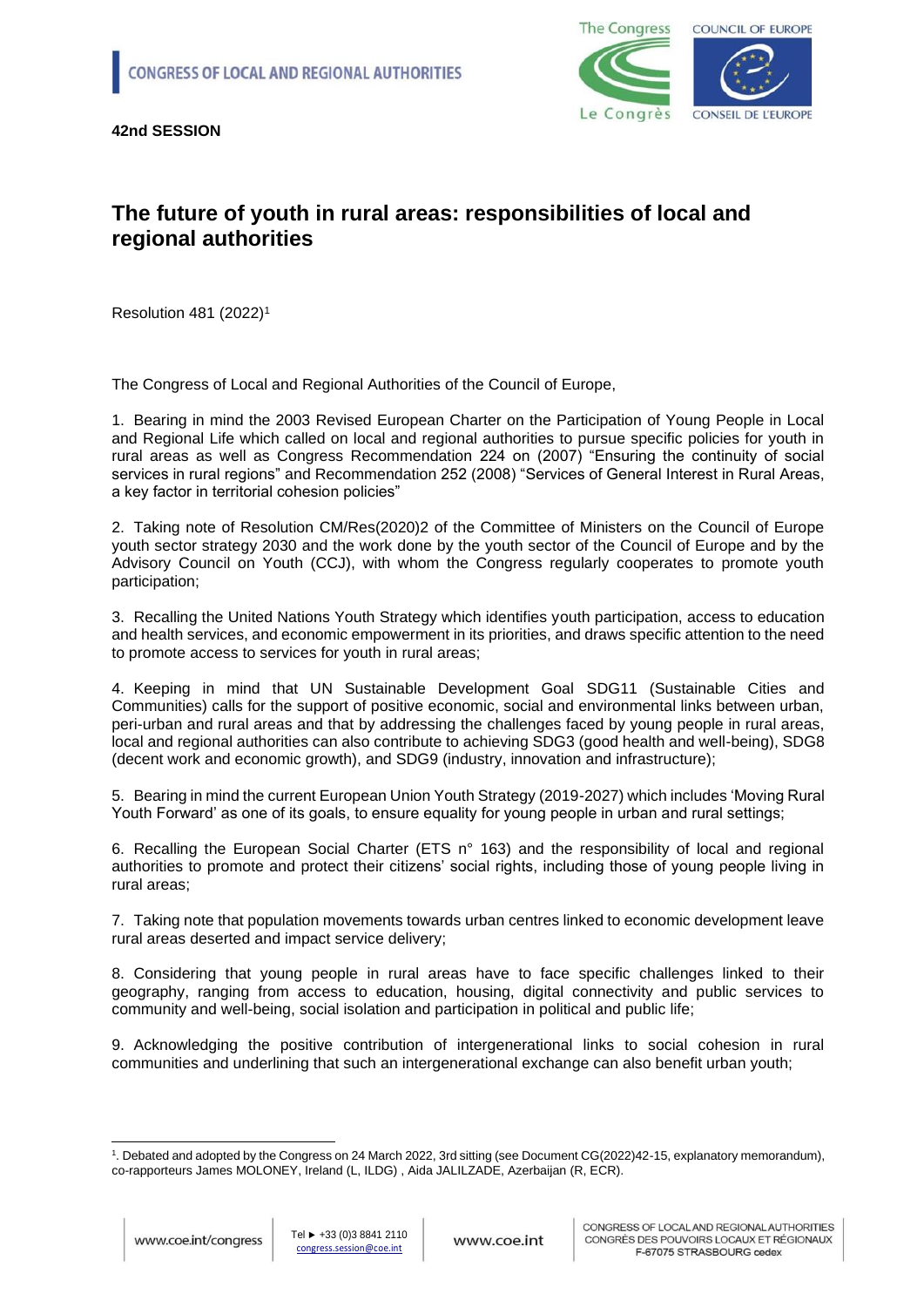10. Concerned about the lacunae in rural areas that are within local government mandate such as access to transport, employment, leisure, specialist support services, heightened visibility within their communities and the lack of awareness amongst young people of the services available to them;

11. Aware that both the financial crisis of 2008 which gave way to austerity policies upon rural areas and the COVID-19 pandemic and lockdowns which have affected Europe since early 2020 have also highlighted and exacerbated the issues young people face in rural communities;

12. Calls on local and regional authorities in member States to:

*a.* reflect and address in their policies the daily challenges experienced by rural young people, particularly in relation to education, public transport, health care, housing, employment, more quality jobs and digital connectivity, including place, person and evidence-based measures to develop young people's potential and provide better 'support to stay' for rural young people;

*b.* engage in dialogue and partnership with rural young people, their organisations and other NGOs to promote youth participation and develop skills for navigating youth transition to employment, to make sure that any revised and/or new policies that affect rural young people's lives are as relevant and effective as possible;

*c.* ensure the vitality and future of local democracy by actively encouraging and enabling young people in rural areas to participate in political and public life and in decision-making processes, by promoting youth participation via structures such as youth councils and by providing training, and to consider including representatives of youth councils in the executive committees of local government bodies ;

*d.* integrate an intersectional lens to their policy-making process regarding rural youth, to ensure the best representation possible of young women, youth from minorities, migrant communities and youth vulnerable groups which are part of rural youth;

*e.* provide financial and other support to youth organisations and other community-based organisations as part of local youth policy in order to stimulate social interaction and networking, thereby reducing social isolation amongst young people in rural areas, such as for example by providing community buildings and other places for young people to meet;

*f.* acknowledge the importance of youth engagement in protecting and safeguarding cultural heritage and protect rural traditions and develop measures to establish a positive image of rural areas, taking inspiration from the European Union Youth Strategy (2019-2027) Youth Goal #6 "Moving rural youth forward";

*g.* develop the means to ensure that young people from different backgrounds can be included in national and international youth projects, for instance by implementing programmes led by youth workers and via information campaigns targeting rural youth, to show them the available mobility opportunities;

*h.* take action for the preservation of sustainable rural areas which are fundamental for the economic and social cohesion of an entire territory as urban and rural wellbeing are directly interlinked and complementary, developing the scope of young people to use existing natural and human resources in a sustainable manner;

*i.* acknowledge the interdependence between urban and rural areas and the suburban areas connecting them which have a specific role to play in developing urban-rural relationships that will facilitate not only youth transition to the job market but also contribute to improving their health and well-being;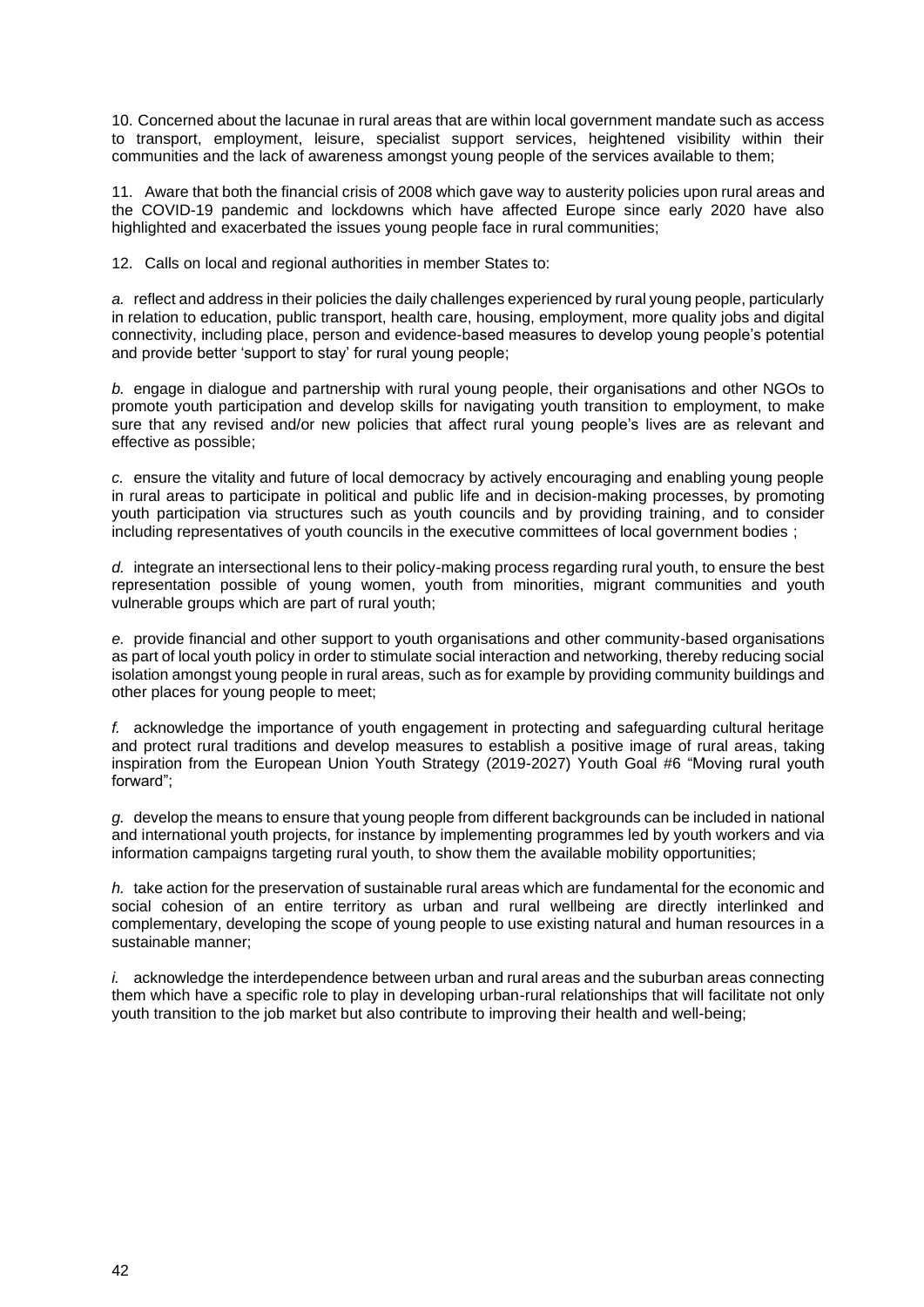*j.* encourage regional authorities and associations of both local and regional authorities in member States to actively support rural municipalities in order to improve access to transport, careers advice, leisure, specialist support services, and heightened visibility within their communities and the lack of awareness amongst young people of the services available to them.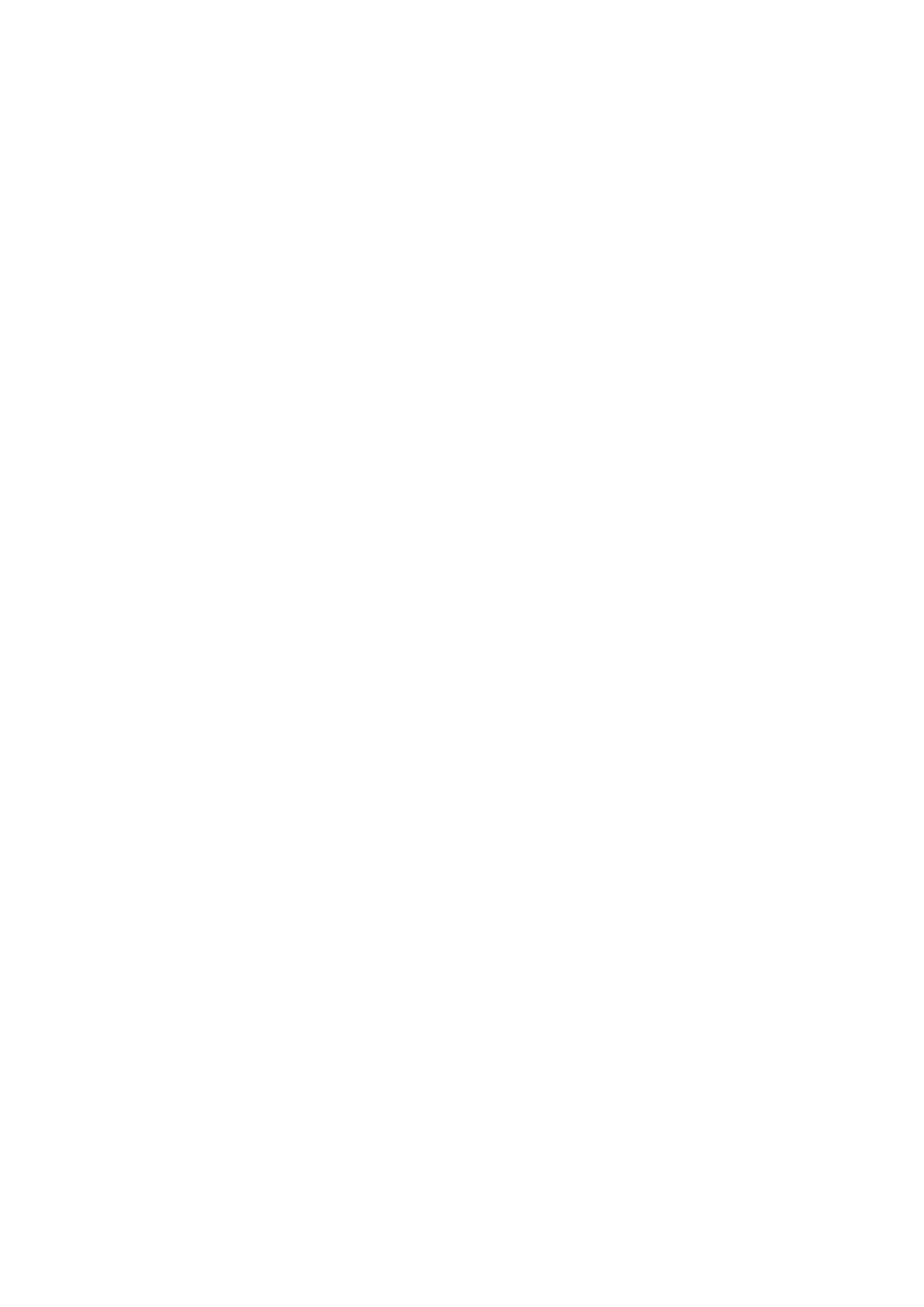

# **The situation of independent candidates and the opposition in local and regional elections**

Resolution 482 (2022)<sup>1</sup>

1. The Congress of Local and Regional Authorities of the Council of Europe refers to:

*a*. the European Charter of Local Self-Government (ETS No. 122, 1985) and its Additional Protocol on the right to participate in the affairs of a local authority (ETS No. 207, 2009);

*b*. the International Covenant on Civil and Political Rights (ICCPR 1966) and the ICCPR General Comment No. 25 (1996);

*c.* the Document of the Copenhagen Meeting of the Conference on the Human Dimension of the CSCE (OSCE Copenhagen Document 1990);

*d*. Recommendation 375 (2015) of the Congress of Local and Regional Authorities on Criteria for standing in local and regional elections adopted on 26 March 2015;

*e.* Recommendation 455 (2021) of the Congress of Local and Regional Authorities on Recurring issues based on assessments resulting from Congress monitoring of the European Charter of Local Self-Government and election observation missions (reference period 2017-2020) adopted on 17 June 2021;

*f*. the Venice Commission Code of Good Practice in Electoral Matters (2002);

*g*. the Venice Commission and OSCE/ODIHR Joint Guidelines on Political Party Regulation (2020);

*h*. the Priorities of the Congress for 2021-2026: Priority 6. b. Democratic societies: quality of representative democracy and citizen participation: The quality of democratic governance for the benefit of the citizen must be improved;

*i*. UN Sustainable Development Goal 16: Peace, Justice and Strong Institutions; Target 16.7: Ensure responsive, inclusive, participatory and representative decision-making at all levels.

2. The Congress points out that:

*a*. with the overall nature of party politics changing, a number of European countries experience a rise of independent candidates running in local and regional elections. This trend has been accelerated by social media contributing to more candidate-centred campaigns, in particular during local and regional elections where independents have better chances to compete with political parties. The reduced importance of party machineries in campaigns coupled with an increasing personalisation of politics have placed independent candidates on a more equal footing with party candidates. As a result, independents become important game changers, destabilising existing patterns of political competition and boosting electoral turnout by filling gaps in representation;

<sup>1</sup> . Debated and adopted by the Congress on 23 March 2022, 2nd sitting (see Document [CG\(2022\)42-13](https://search.coe.int/congress/pages/result_details.aspx?ObjectId=0900001680a5ae6f)*,* explanatory memorandum), rapporteur: Vladimir PREBILIC, Slovenia (L, SOC/G/PD).